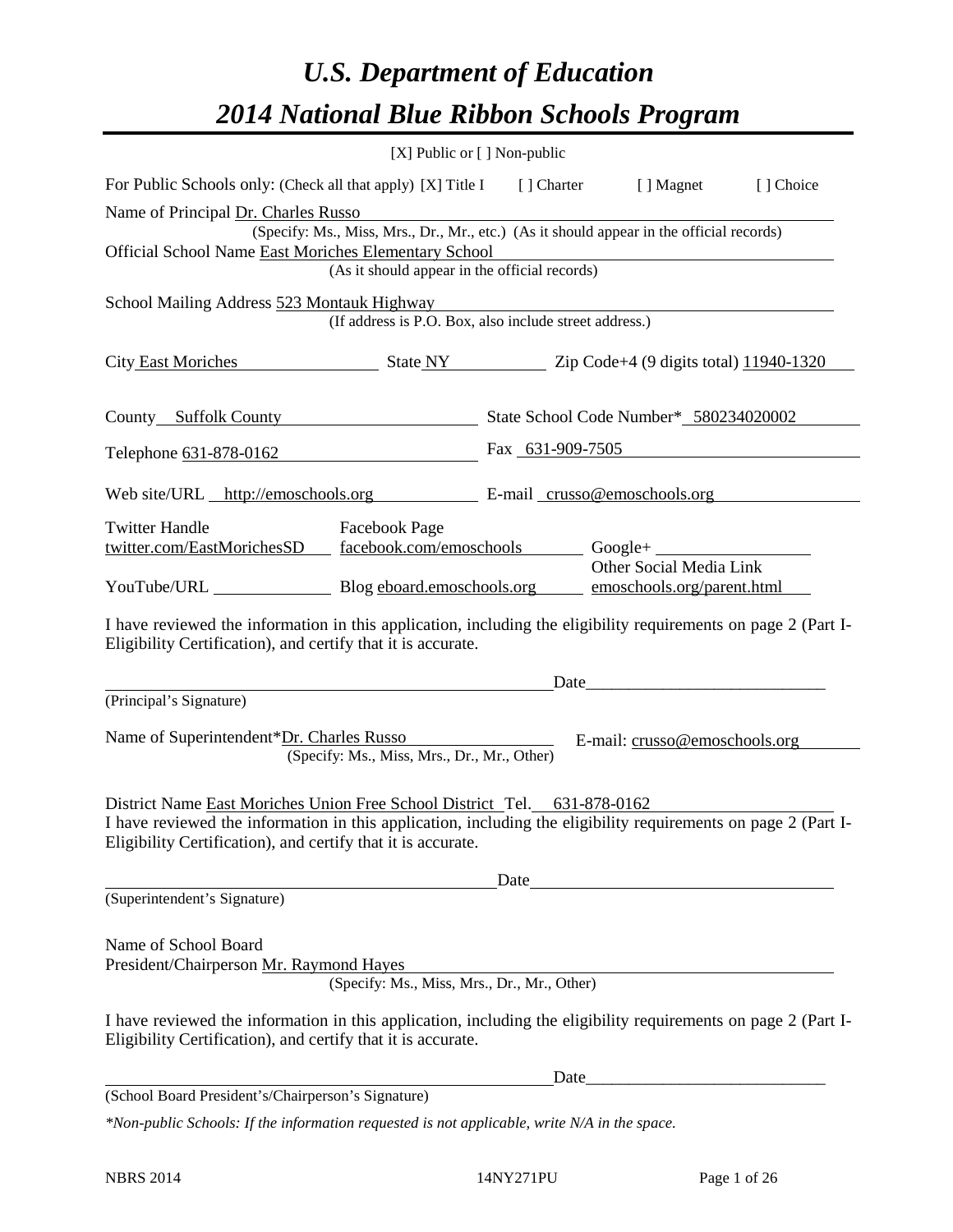### **Include this page in the school's application as page 2.**

The signatures on the first page of this application (cover page) certify that each of the statements below concerning the school's eligibility and compliance with U.S. Department of Education, Office for Civil Rights (OCR) requirements is true and correct.

- 1. The school configuration includes one or more of grades K-12. (Schools on the same campus with one principal, even a K-12 school, must apply as an entire school.)
- 2. The school has made its Annual Measurable Objectives (AMOs) or Adequate Yearly Progress (AYP) each year for the past two years and has not been identified by the state as "persistently dangerous" within the last two years.
- 3. To meet final eligibility, a public school must meet the state's AMOs or AYP requirements in the 2013-2014 school year and be certified by the state representative. Any status appeals must be resolved at least two weeks before the awards ceremony for the school to receive the award.
- 4. If the school includes grades 7 or higher, the school must have foreign language as a part of its curriculum.
- 5. The school has been in existence for five full years, that is, from at least September 2008 and each tested grade must have been part of the school for the past three years.
- 6. The nominated school has not received the National Blue Ribbon Schools award in the past five years: 2009, 2010, 2011, 2012, or 2013.
- 7. The nominated school has no history of testing irregularities, nor have charges of irregularities been brought against the school at the time of nomination. The U.S. Department of Education reserves the right to disqualify a school's application and/or rescind a school's award if irregularities are later discovered and proven by the state.
- 8. The nominated school or district is not refusing Office of Civil Rights (OCR) access to information necessary to investigate a civil rights complaint or to conduct a district-wide compliance review.
- 9. The OCR has not issued a violation letter of findings to the school district concluding that the nominated school or the district as a whole has violated one or more of the civil rights statutes. A violation letter of findings will not be considered outstanding if OCR has accepted a corrective action plan from the district to remedy the violation.
- 10. The U.S. Department of Justice does not have a pending suit alleging that the nominated school or the school district as a whole has violated one or more of the civil rights statutes or the Constitution's equal protection clause.
- 11. There are no findings of violations of the Individuals with Disabilities Education Act in a U.S. Department of Education monitoring report that apply to the school or school district in question; or if there are such findings, the state or district has corrected, or agreed to correct, the findings.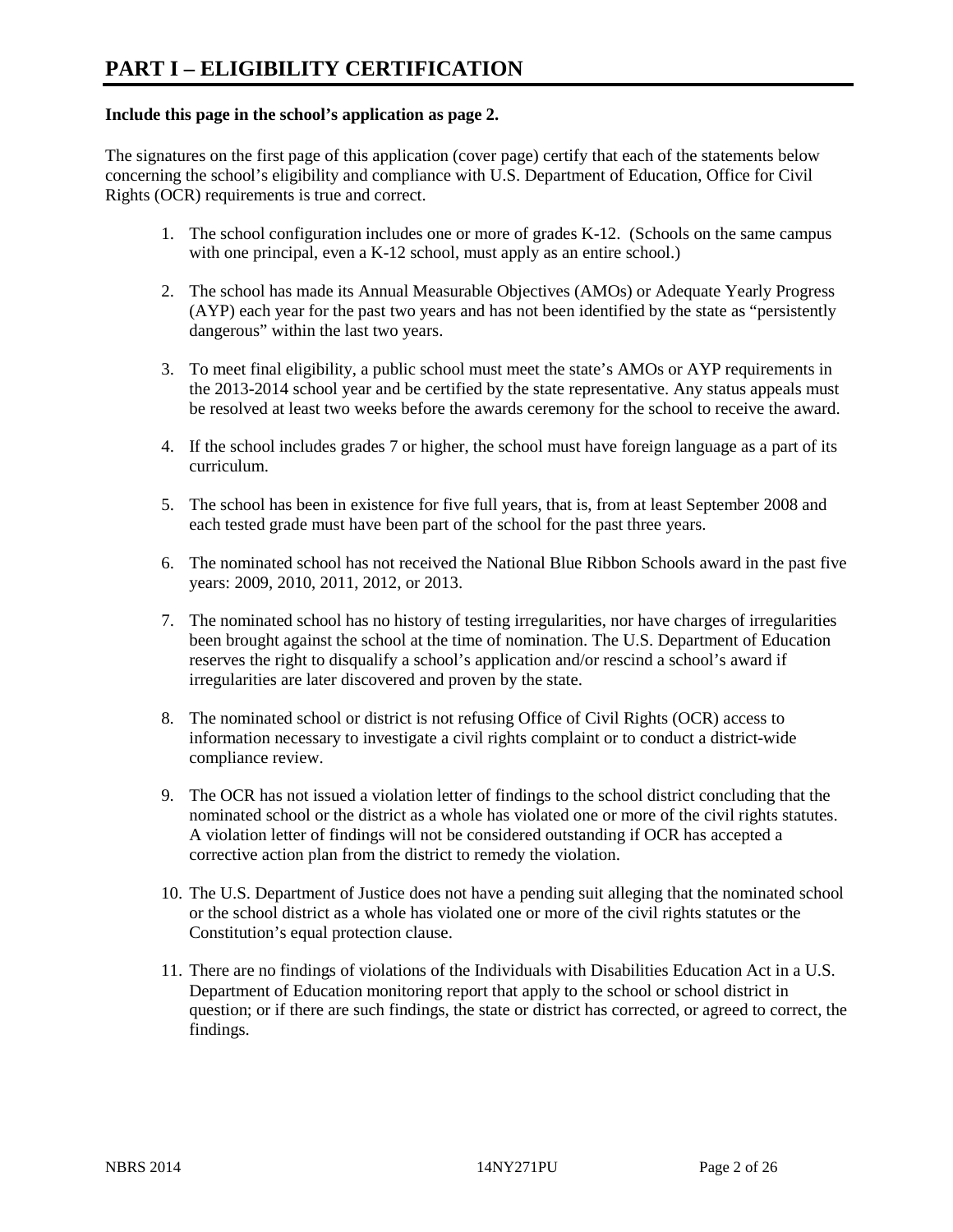# **PART II - DEMOGRAPHIC DATA**

#### **All data are the most recent year available.**

**DISTRICT** (Question 1 is not applicable to non-public schools)

| 1. | Number of schools in the district<br>(per district designation): | $\perp$ Elementary schools (includes K-8)<br>1 Middle/Junior high schools<br>0 High schools<br>$0 K-12$ schools |
|----|------------------------------------------------------------------|-----------------------------------------------------------------------------------------------------------------|
|    |                                                                  |                                                                                                                 |

2 TOTAL

**SCHOOL** (To be completed by all schools)

- 2. Category that best describes the area where the school is located:
	- [] Urban or large central city
	- [ ] Suburban with characteristics typical of an urban area
	- [ ] Suburban
	- [X] Small city or town in a rural area
	- [ ] Rural
- 3.  $8$  Number of years the principal has been in her/his position at this school.
- 4. Number of students as of October 1 enrolled at each grade level or its equivalent in applying school:

| Grade                           | # of         | # of Females | <b>Grade Total</b> |
|---------------------------------|--------------|--------------|--------------------|
|                                 | <b>Males</b> |              |                    |
| <b>PreK</b>                     | 7            | 11           | 18                 |
| K                               | 38           | 37           | 75                 |
| $\mathbf{1}$                    | 40           | 40           | 80                 |
| $\mathbf{2}$                    | 35           | 39           | 74                 |
| 3                               | 42           | 40           | 82                 |
| 4                               | 50           | 43           | 93                 |
| 5                               | 0            | 0            | 0                  |
| 6                               | $\theta$     | 0            | 0                  |
| 7                               | 0            | $\theta$     | 0                  |
| 8                               | 0            | 0            | 0                  |
| 9                               | $\theta$     | $\theta$     | 0                  |
| 10                              | 0            | 0            | 0                  |
| 11                              | 0            | 0            | 0                  |
| 12                              | 0            | 0            | 0                  |
| <b>Total</b><br><b>Students</b> | 212          | 210          | 422                |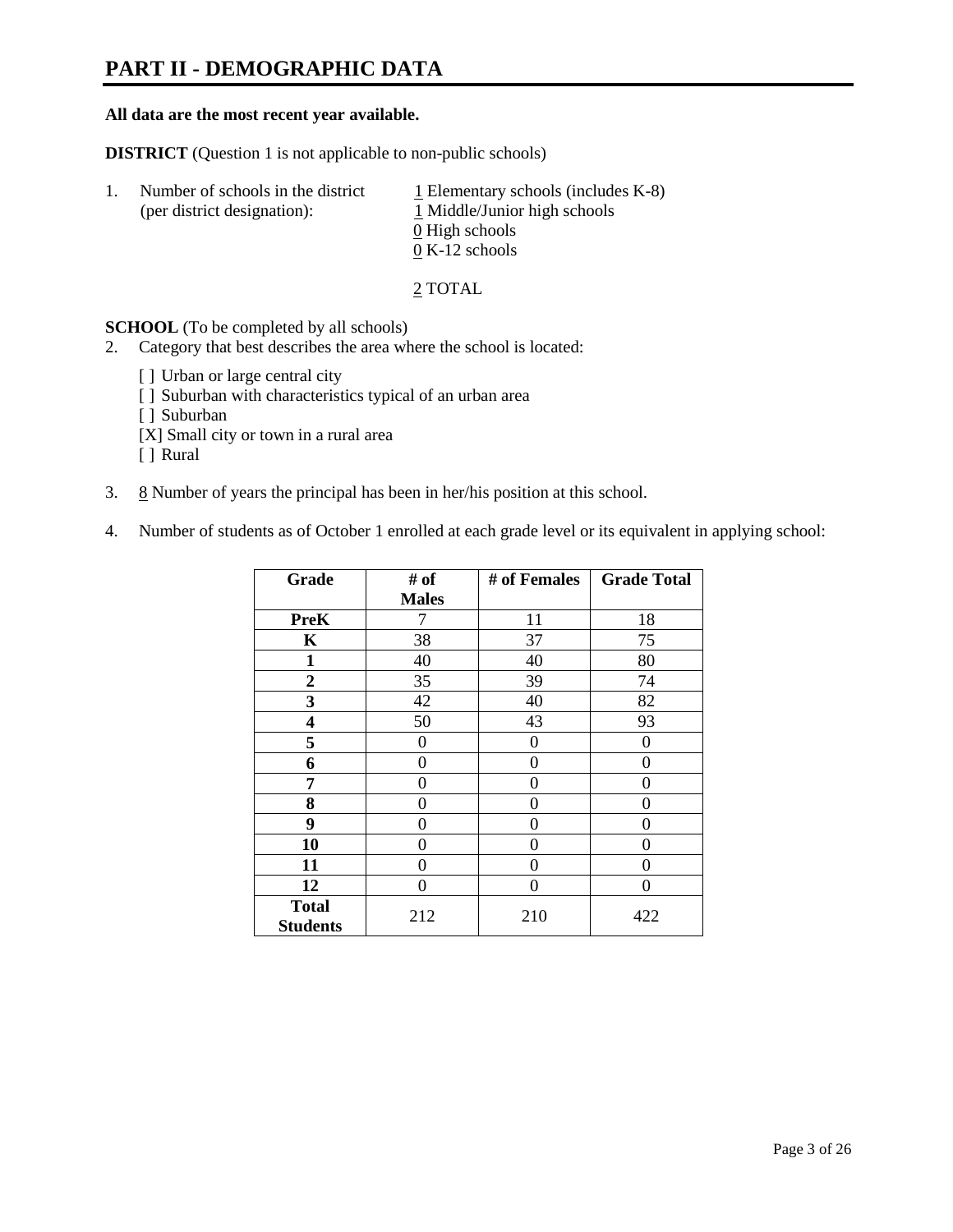the school: 3 % Asian

5. Racial/ethnic composition of  $\qquad \qquad \underline{0}$  % American Indian or Alaska Native 0 % Black or African American 11 % Hispanic or Latino 3 % Native Hawaiian or Other Pacific Islander 81 % White 2 % Two or more races **100 % Total**

(Only these seven standard categories should be used to report the racial/ethnic composition of your school. The Final Guidance on Maintaining, Collecting, and Reporting Racial and Ethnic Data to the U.S. Department of Education published in the October 19, 2007 *Federal Register* provides definitions for each of the seven categories.)

6. Student turnover, or mobility rate, during the 2012 - 2013 year: 2%

This rate should be calculated using the grid below. The answer to (6) is the mobility rate.

| <b>Steps For Determining Mobility Rate</b>         | <b>Answer</b> |
|----------------------------------------------------|---------------|
| (1) Number of students who transferred to          |               |
| the school after October 1, 2012 until the         | 5             |
| end of the school year                             |               |
| (2) Number of students who transferred             |               |
| <i>from</i> the school after October 1, 2012 until | 3             |
| the end of the 2012-2013 school year               |               |
| (3) Total of all transferred students [sum of      | 8             |
| rows $(1)$ and $(2)$ ]                             |               |
| (4) Total number of students in the school as      | 426           |
| of October 1                                       |               |
| $(5)$ Total transferred students in row $(3)$      | 0.019         |
| divided by total students in row (4)               |               |
| $(6)$ Amount in row $(5)$ multiplied by 100        | っ             |

7. English Language Learners (ELL) in the school: 2 %

10 Total number ELL

Number of non-English languages represented:  $1$ Specify non-English languages: Spanish

8. Students eligible for free/reduced-priced meals: 8 %

Total number students who qualify:  $\frac{35}{35}$ 

If this method is not an accurate estimate of the percentage of students from low-income families, or the school does not participate in the free and reduced-priced school meals program, supply an accurate estimate and explain how the school calculated this estimate.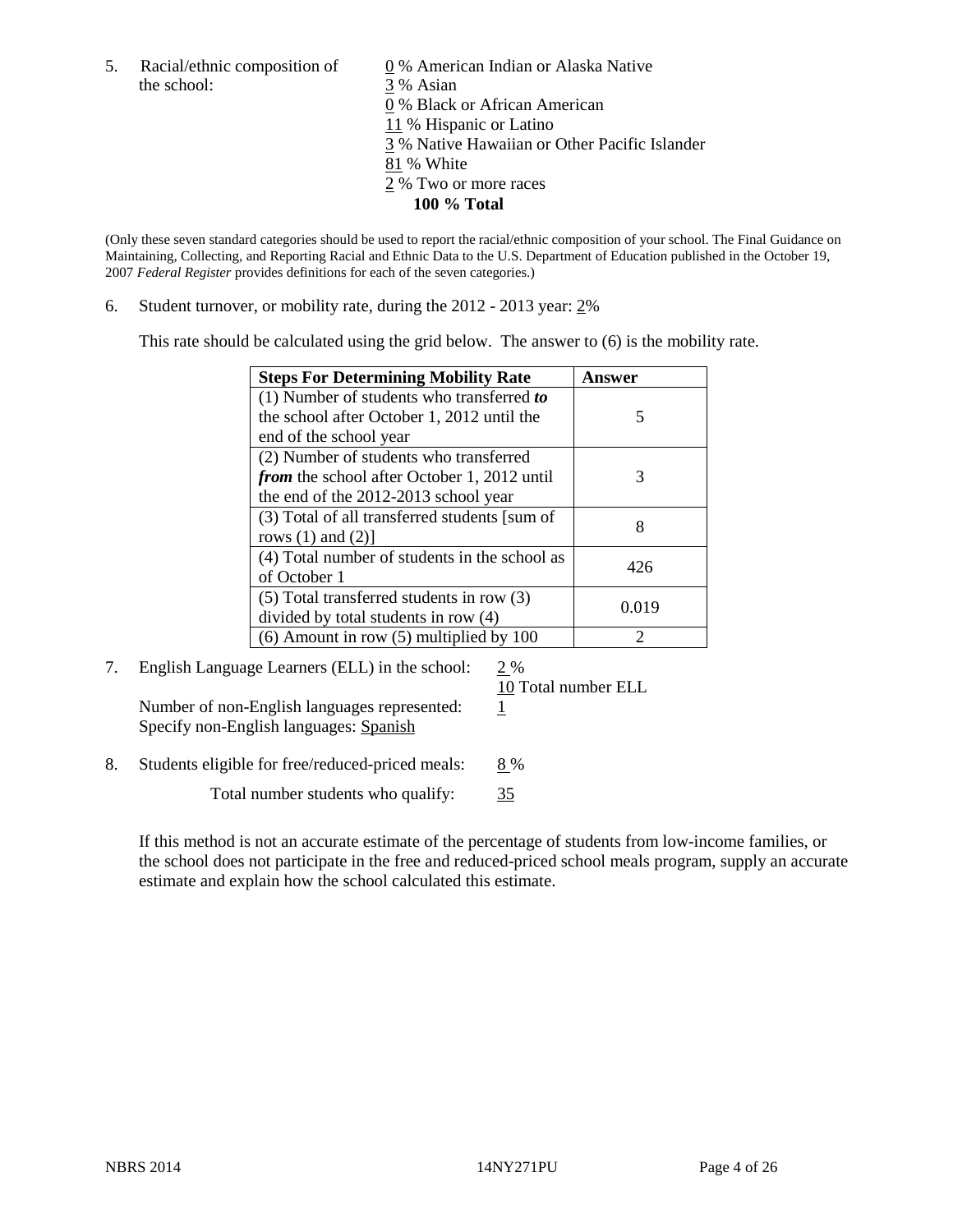52 Total number of students served

Indicate below the number of students with disabilities according to conditions designated in the Individuals with Disabilities Education Act. Do not add additional categories.

|                         | "The Drowomnos Budgetton I fee. Do not due authorite categories" |
|-------------------------|------------------------------------------------------------------|
| 5 Autism                | <b>0</b> Orthopedic Impairment                                   |
| 0 Deafness              | 10 Other Health Impaired                                         |
| 0 Deaf-Blindness        | 8 Specific Learning Disability                                   |
| 0 Emotional Disturbance | 24 Speech or Language Impairment                                 |
| 3 Hearing Impairment    | 0 Traumatic Brain Injury                                         |
| 0 Mental Retardation    | <b>0</b> Visual Impairment Including Blindness                   |
| 1 Multiple Disabilities | <b>0</b> Developmentally Delayed                                 |
|                         |                                                                  |

10. Use Full-Time Equivalents (FTEs), rounded to nearest whole numeral, to indicate the number of personnel in each of the categories below:

|                                       | <b>Number of Staff</b> |
|---------------------------------------|------------------------|
| Administrators                        |                        |
| Classroom teachers                    | 21                     |
| Resource teachers/specialists         |                        |
| e.g., reading, math, science, special | 15                     |
| education, enrichment, technology,    |                        |
| art, music, physical education, etc.  |                        |
| Paraprofessionals                     | 8                      |
| Student support personnel             |                        |
| e.g., guidance counselors, behavior   |                        |
| interventionists, mental/physical     |                        |
| health service providers,             |                        |
| psychologists, family engagement      |                        |
| liaisons, career/college attainment   |                        |
| coaches, etc.                         |                        |
|                                       |                        |

11. Average student-classroom teacher ratio, that is, the number of students in the school divided by the FTE of classroom teachers, e.g.,  $22:1$   $20:1$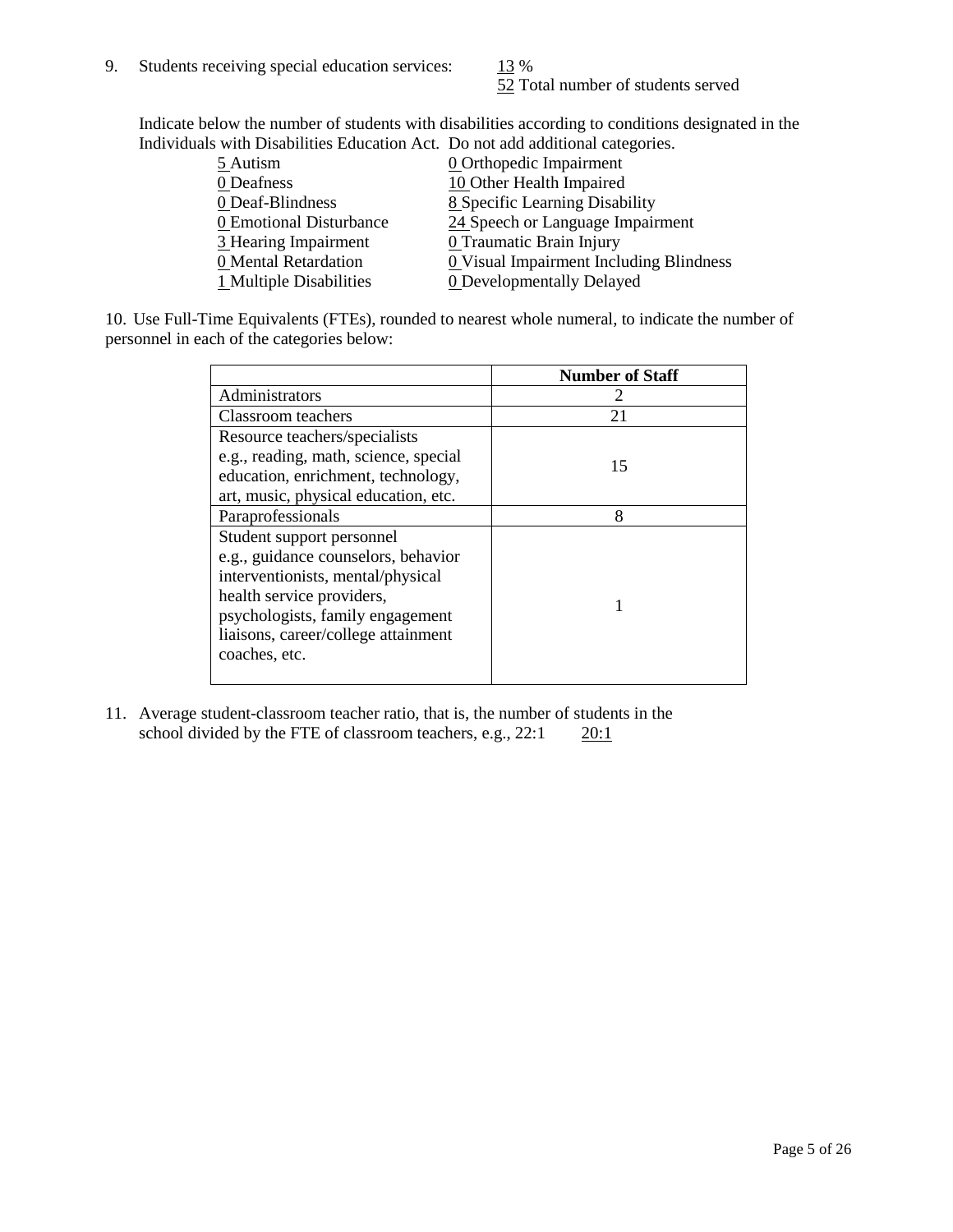12. Show daily student attendance rates. Only high schools need to supply yearly graduation rates.

| <b>Required Information</b> | 2012-2013 | 2011-2012 | 2010-2011 | 2009-2010 | 2008-2009 |
|-----------------------------|-----------|-----------|-----------|-----------|-----------|
| Daily student attendance    | 97%       | 96%       | 96%       | 96%       | 96%       |
| High school graduation rate | 9%        | 0%        | 0%        | 0%        | 0%        |

#### 13. **For schools ending in grade 12 (high schools)**

Show percentages to indicate the post-secondary status of students who graduated in Spring 2013

| <b>Post-Secondary Status</b>                  |          |
|-----------------------------------------------|----------|
| Graduating class size                         |          |
| Enrolled in a 4-year college or university    | 0%       |
| Enrolled in a community college               | 0%       |
| Enrolled in career/technical training program | 0%       |
| Found employment                              | 0%       |
| Joined the military or other public service   | 0%       |
| . Other                                       | $\gamma$ |

14. Indicate whether your school has previously received a National Blue Ribbon Schools award. Yes  $No X$ 

If yes, select the year in which your school received the award.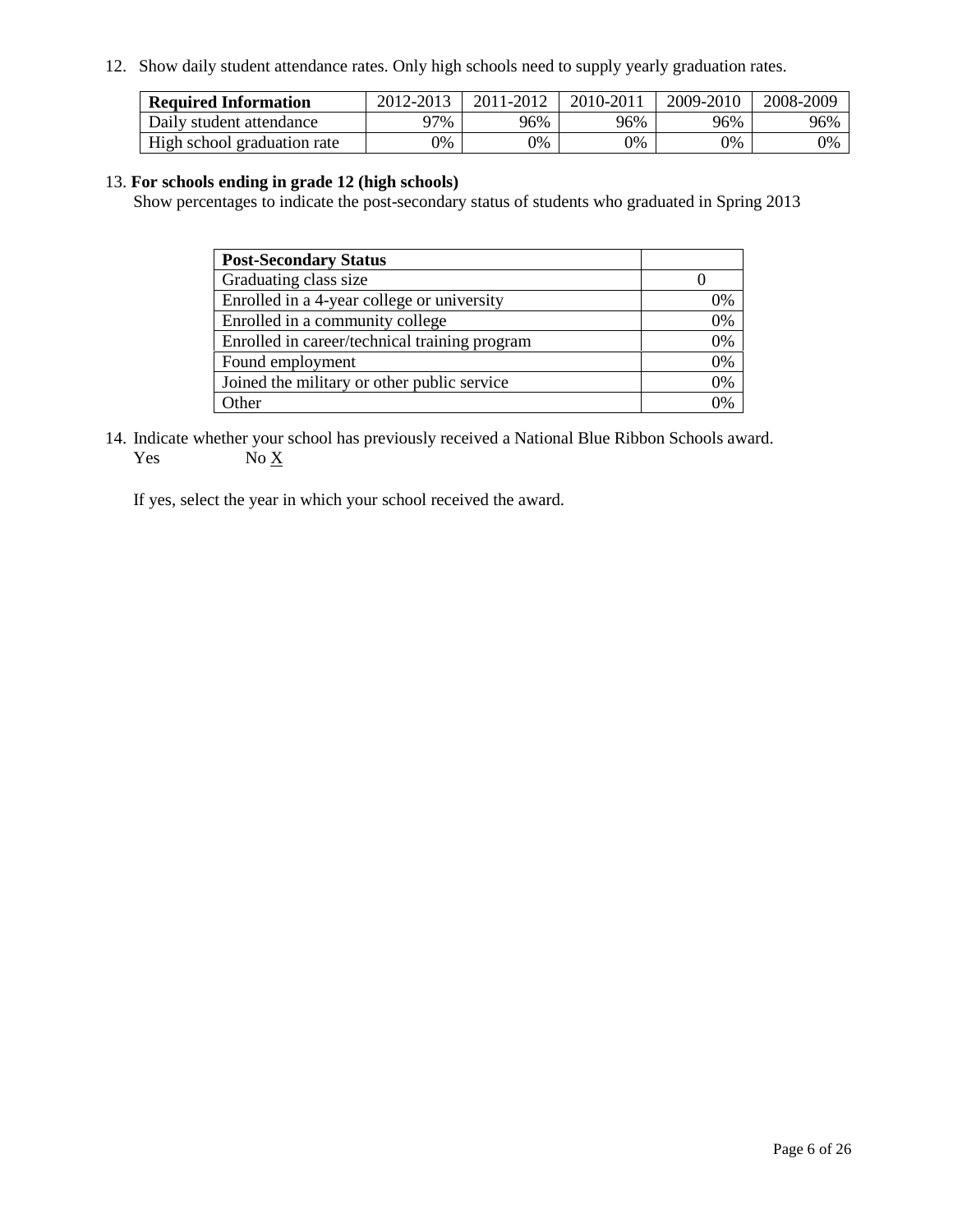# **PART III – SUMMARY**

The East Moriches Elementary School mission statement reads: "Educational Excellence. . . A Personal Experience." Those words exemplify the spirit of this school. We have strived for excellence, adopting and aligning all areas of our program to the Common Core Learning Standards, and shifting instruction accordingly. The community has supported this effort. Our families treasure the smallness of the school and the district, and there is a sense of closeness between parents, students and staff.

East Moriches Elementary is a pre-kindergarten through fourth grade school located in the small village of East Moriches, on the south shore of eastern Long Island. It has earned a reputation as a "learning laboratory" in part because the relationship that exists between faculty members, administrators, parents, and students is open and collaborative. Educators not only instruct and foster learning among students, they learn from students, colleagues and community members. A learning lab is created through an environment that allows creativity, rewards risks, and celebrates accomplishments. This title is gained through demonstrating to other schools that you take initiatives and implement programs that improve student skills and achievement levels through careful data collection, monitoring, and scientific instruction. It is not only a place where students learn, but a place where adults from other organizations come to learn. Visiting educators arrive to find the courage and direction needed to implement the rigorous instruction and supportive programs that help their students to reach their full potential.

The East Moriches Elementary School has had a long tradition of celebrating its children, while at the same time expecting excellence. The school district has been in existence for two centuries, having welcomed its first students in 1813. We remained a single building district for 191 years until 2004, at which time a separate elementary building was added. Both schools stand directly across from each other on a two lane highway, within hundreds of feet of the original 1813 one-room school house.

On the original school property there still stands an eagle monument that is dedicated to local men and women who served our Nation in the Great War. The eagle is our school's mascot, a symbol that has represented the district and community for 200 years. Both the eagle and its monument symbolize the community's dedication and allegiance to our nation, and honor the many military veterans who still currently reside in the town. East Moriches is host to a United States Coast Guard Station and is in very close proximity to an Air National Guard base. The East Moriches Board of Education executive membership includes an active Coast Guard Captain, as well as a retired Air Force Captain and veteran of the Gulf War. The spouse of a current board member is a United States Navy physician.

At East Moriches Elementary, our children are kind and supportive of each other. They are respected by, and therefore respectful of their teachers and staff members. These character traits are positively reported through data that indicates an extremely low suspension rate, high attendance rate, and low mobility. Our students are immersed in regular bullying prevention activities and studies, character education through the health curriculum, and regular "town meetings". These town meetings are held with the entire student body and faculty to review accomplishments and identify areas requiring improvement. Students celebrate one another's success and share pride in their school. Our youngsters are outstanding citizens; they support their community through numerous fund raising endeavors and have received many accolades from outside groups for their efforts.

The East Moriches faculty is open and receptive to new initiatives. In the past five years, they have worked to adopt the New York State Common Core Curriculum and have implemented a Response to Intervention (RTI) plan that provides intervention strategies to struggling learners and students with disabilities and/or limited English proficiency. The faculty has instituted a data collection and monitoring system to ensure that student progress is on grade level in reading and mathematics, and they have implemented flexible grouping and other instructional strategies to address the needs of individual learners. All these initiatives and many more have occurred to meet the demands of increased rigor.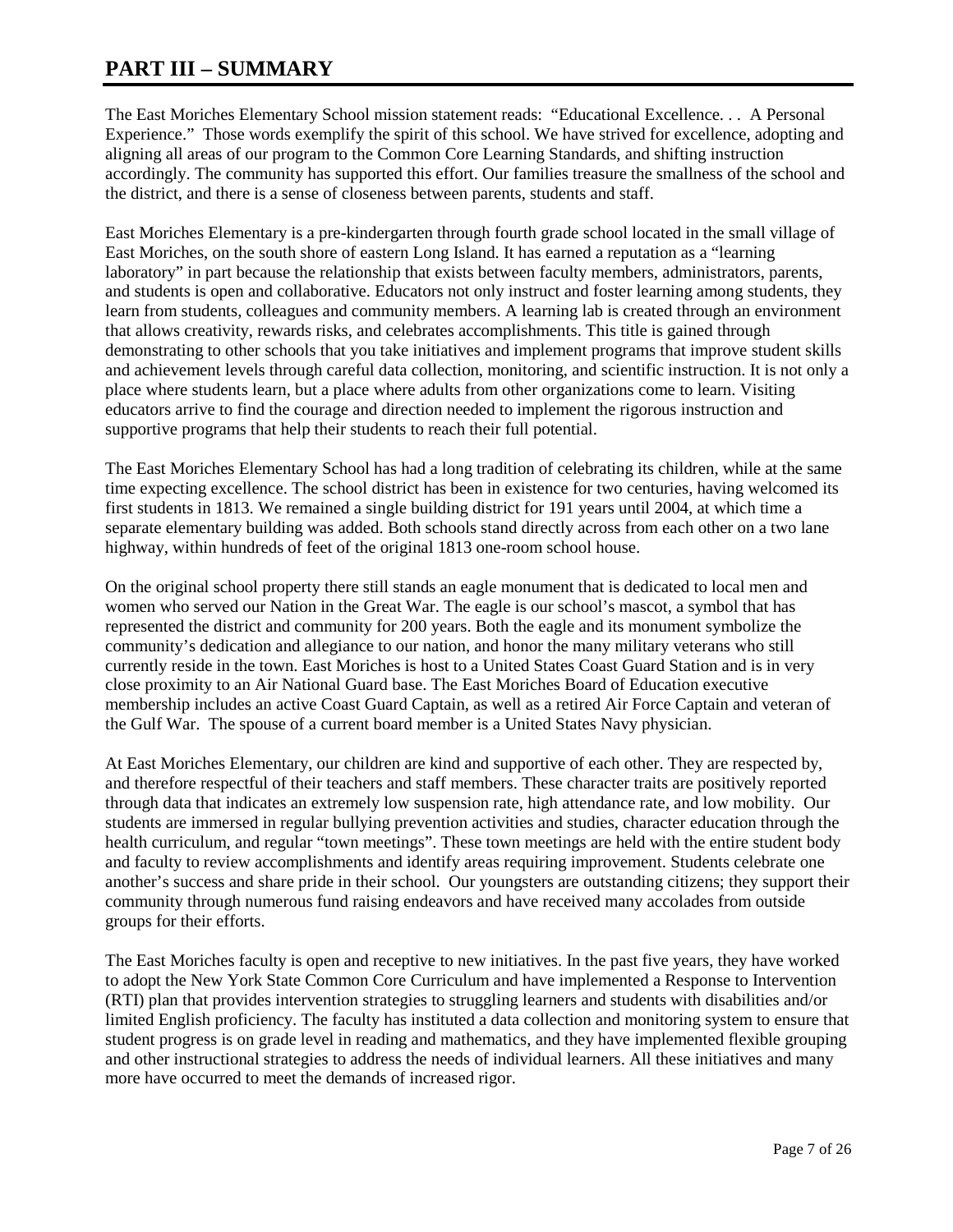The East Moriches Elementary School was nominated for the Blue Ribbon Award by the New York State Education Department. That nomination was earned because the school has taken a leadership role in New York State through progressive and assertive approaches in aligning our curriculum to the Common Core Learning Standards (CCLS) and by using scientifically driven instructional methods to assist students in mastering those standards in preparation for college and careers. The school has developed an in-depth community outreach program to educate parents about the CCLS and the instructional strategies used at East Moriches to meet those standards. At East Moriches Elementary, educational excellence is truly a personal experience!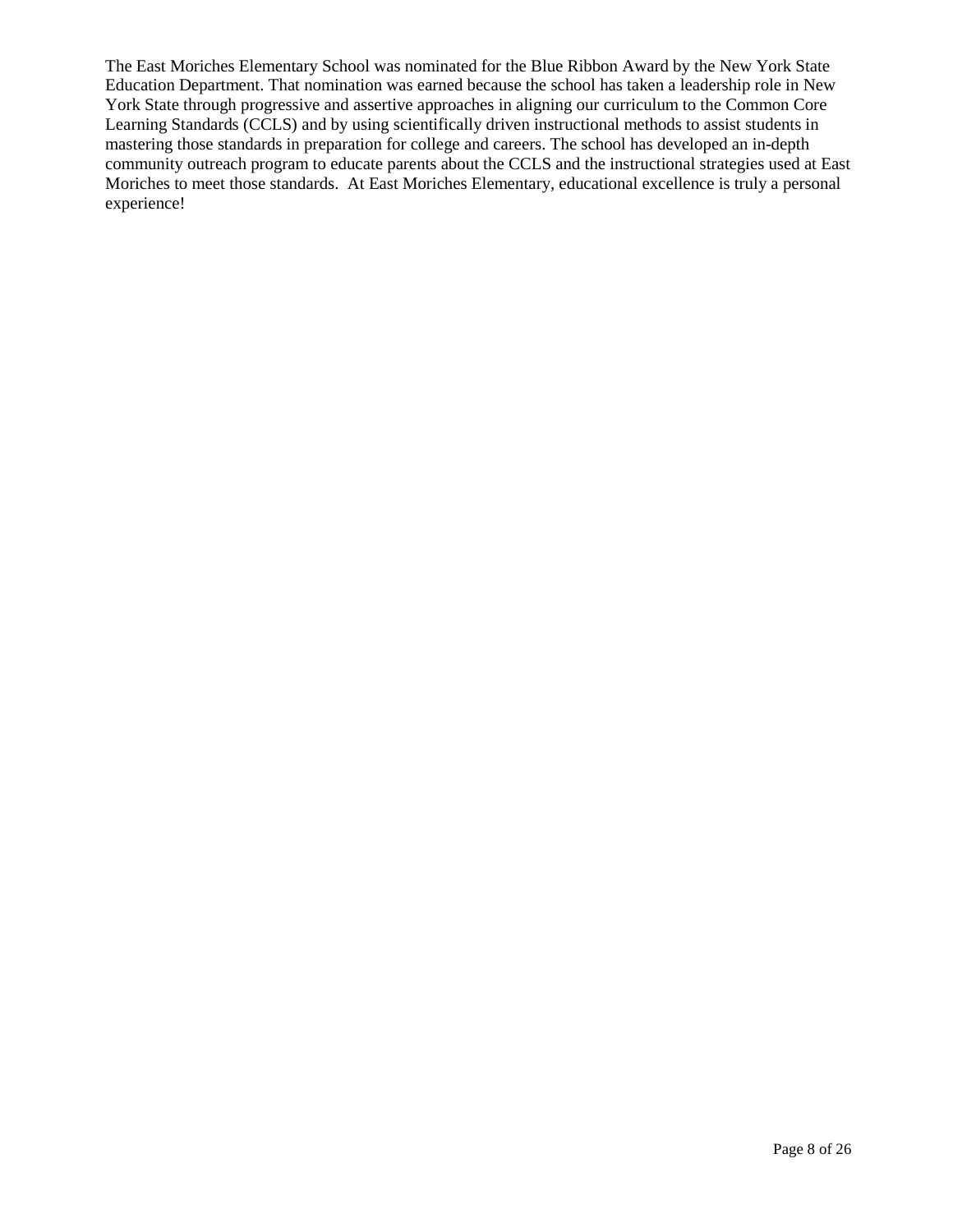### **1. Assessment Results:**

East Moriches Elementary School participates in all New York State mandated assessments including English language arts and mathematics in grades three and four. Student raw scores are converted to performance level scores from one through four. The performance levels for the 2012-2013 New York State Standardized Assessments are as follows:

NYS Level 1: Students performing at this level are well below proficient in standards for their grade. They demonstrate limited knowledge, skills, and practices embodied by the New York State P-12 Common Core Learning Standards for English language arts/literacy (and/or mathematics) that are considered insufficient for the expectations at this grade.

NYS Level 2: Students performing at this level are below proficient in standards for their grade. They demonstrate knowledge, skills, and practices embodied by the New York State P-12 Common Core Learning Standards for English language arts/literacy (and/or mathematics) that are considered partial but insufficient for the expectations at this grade.

NYS Level 3: Students performing at this level are proficient in standards for their grade. They demonstrate knowledge, skills, and practices embodied by the New York State P-12 Common Core Learning Standards for English language arts/literacy (and/or mathematics) that are considered sufficient for the expectations at this grade.

NYS Level 4: Students performing at this level excel in standards for their grade. They demonstrate knowledge, skills, and practices embodied by the New York State P-12 Common Core Learning Standards for English language arts/literacy (and/or mathematics) that are considered more than sufficient for the expectations at this grade.

It is our goal at the East Moriches Elementary School to have all students score at levels three and four, which is proficient or better.

In 2009-2010, the New York State Education Department raised the English language arts (ELA) and math cut scores for the Basic and Proficient performance levels, which caused a statewide drop in the percentage of students scoring at levels 3 and 4. In a July 28, 2010 news release, Senior Deputy Commissioner for P-12 Education John King stated, "These newly defined cut scores do not mean that students who were previously scoring at the proficient standard and are now labeled basic have learned less. Rather, the lower numbers of students meeting the proficient standard reflects that we are setting the bar higher and we expect students, teachers, and parents to reach even higher to achieve these new targets". A student scoring at or above the new basic standard (Level 2) is on track to pass the English or math Regents exam required for high school graduation. A student scoring at or above the new proficiency standard (Level 3) is on track to earn a college-ready score on the English or math Regents Examination. The following links explain the drop in scores from the 2008-2009 to the 2009-2010 school years: http://www.oms.nysed.gov/press/Grade3-8\_Results07282010.html

http://www.oms.nysed.gov/press/Regents\_Approve\_Scoring\_Changes.html

We were pleased to see that our scores in the third and fourth grade math assessments were less impacted than other schools statewide, while scores in the third and fourth grade ELA assessments were similarly impacted when compared to other districts. From 2010 through 2012 the trend in third grade for both math and ELA was positive, while the trend in fourth grade fluctuated. The district responded by making a number of changes to maximize instructional time, assembling teams to study current practices, firming up guidelines for instruction, adding professional development, and implementing Common Core Learning Standards (CCLS). These changes are evident in the fourth grade 2013 math assessment, which showed only a minor drop despite a significant increase in rigor from the previous year's exam.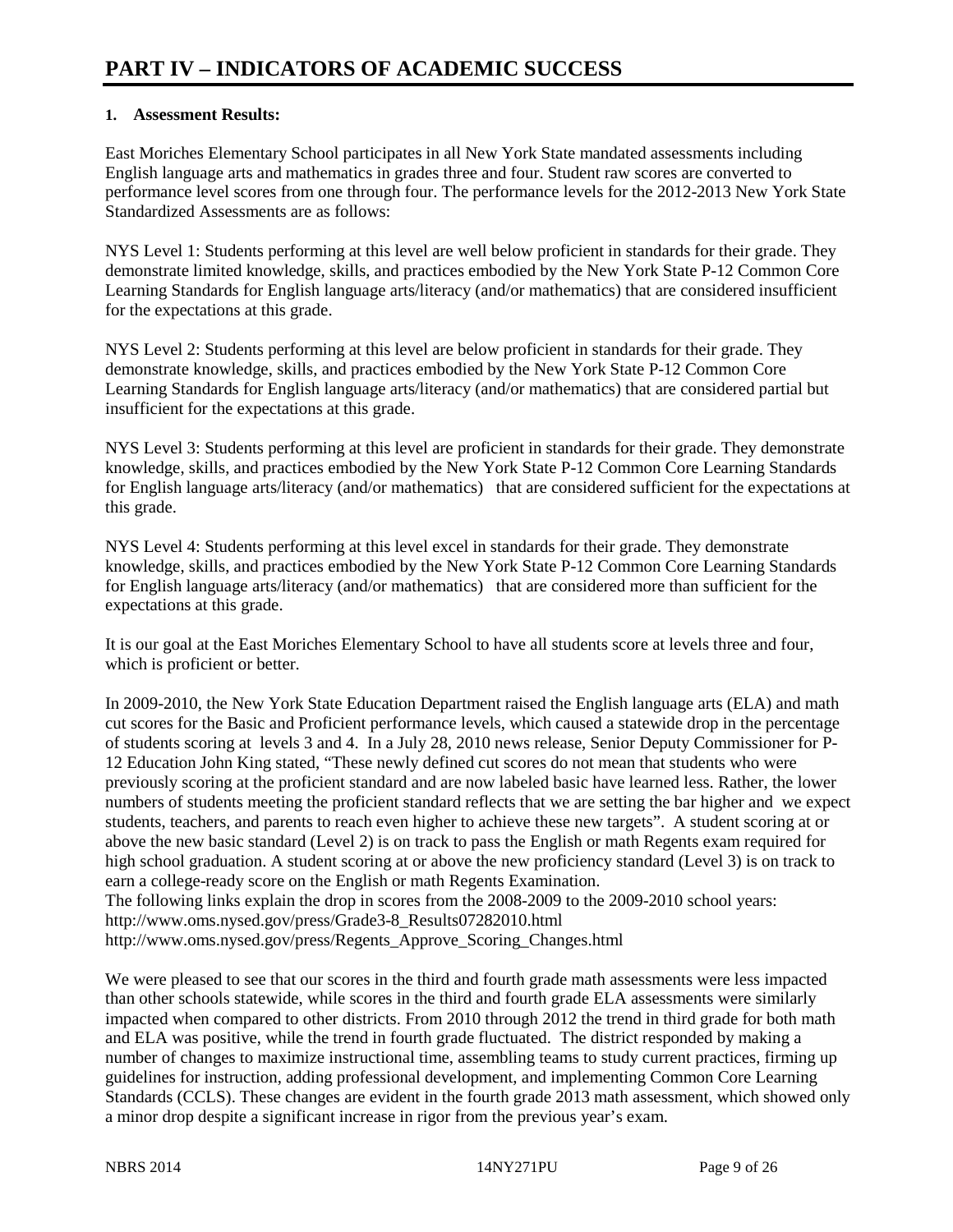In our school, the subgroup of third and fourth grade students receiving special education services in ELA and mathematics has shown an achievement gap of ten or more percentage points when compared to the general population over the 2008-09 through 2011-12 school years. A number of changes have been made to address this gap. Students receiving the services of certified special educators have also been added to the rosters of reading and math specialists. This encourages collaboration between special educators, reading or math specialists, and classroom teachers to enable a thorough, multidisciplinary intervention. The Response to Intervention model described in the following section (Using Assessment Results) has provided a structure for closely monitoring and responding to student needs. A new level of accountability is now in place to ensure that all of our children with special needs are progressing toward proficient levels of performance.

In the subgroup of Hispanic or Latino students, when the total sum of all students is compared to that subgroup, there is no achievement gap. When compared for each test, Math 3 is 1% over the allowable gap. Both grade 4 exams are over the allowable gap, however the subgroup is consists of two students.

The 2013 state assessments are the first for New York students to measure the impact of the CCLS that were adopted by the State Board of Regents in 2010. As expected, the percentage of students deemed proficient was significantly lower than in 2011-12. This change in scores, which effectively created a new baseline, was largely the result of a shift in the assessments to measure the new standards. The following link explains the drop in scores from the 2011-2012 to 2012-2013 school year: http://www.oms.nysed.gov/press/grades-3-8-assessment-results-2013.html

Overall, our students score significantly above state averages on New York State assessments. We at East Moriches Elementary are committed to continue to refine our work with the CCLS to facilitate success in the future.

#### **2. Using Assessment Results:**

In 2008 the East Moriches Elementary School began the process of establishing a Response to Intervention (RTI) model. The Developmental Reading Assessment and Aimsweb were selected as benchmarking tools, to be administered three times per year. The conduction of assessments is streamlined and team oriented for minimal impact on learning time.

Our RTI committee meets several times annually to determine eligibility for Tier I-III (increasingly intensive and individualized) interventions based on data presented, and to plan district initiatives in the areas of reading and math. The Committee also reviews any student in need of special services, and is used as a conduit to provide these services. Grade level meetings take place four times per year at which a multidisciplinary team of educators reviews current benchmark data. Initial placement for needs based instruction (NBI) groups is based on that data, as well as on scores from New York State Assessments and the achievement of student learning objectives from the previous school year. Students who demonstrate deficits are placed in appropriate small groups for instruction and are progress monitored for approximately eight weeks. At that time a data based determination is made as to whether a student has made sufficient progress to be dismissed, or whether the intervention should be modified or continued. Data is used to drive instruction, inform differentiation, and ensure that students are working with appropriate text levels.

Numerous local measures including Common Core Curriculum assessments, running records in reading, writing samples, and mathematics unit tests are closely considered. These frequent snapshots of student performance help to measure each child's understanding of and ability to apply what they have been taught. By looking at the strategies children are using and the types of mistakes they are making, a clear path for instruction emerges. For example, if a number of students are reading text fluently but struggling with meaning, instructional focus will shift, just as it will for students who are able to choose an operation to solve a problem, but stumble on calculations. We use a variety of assessment tools to ensure that instruction is targeted, precise, and efficient for every student that we serve.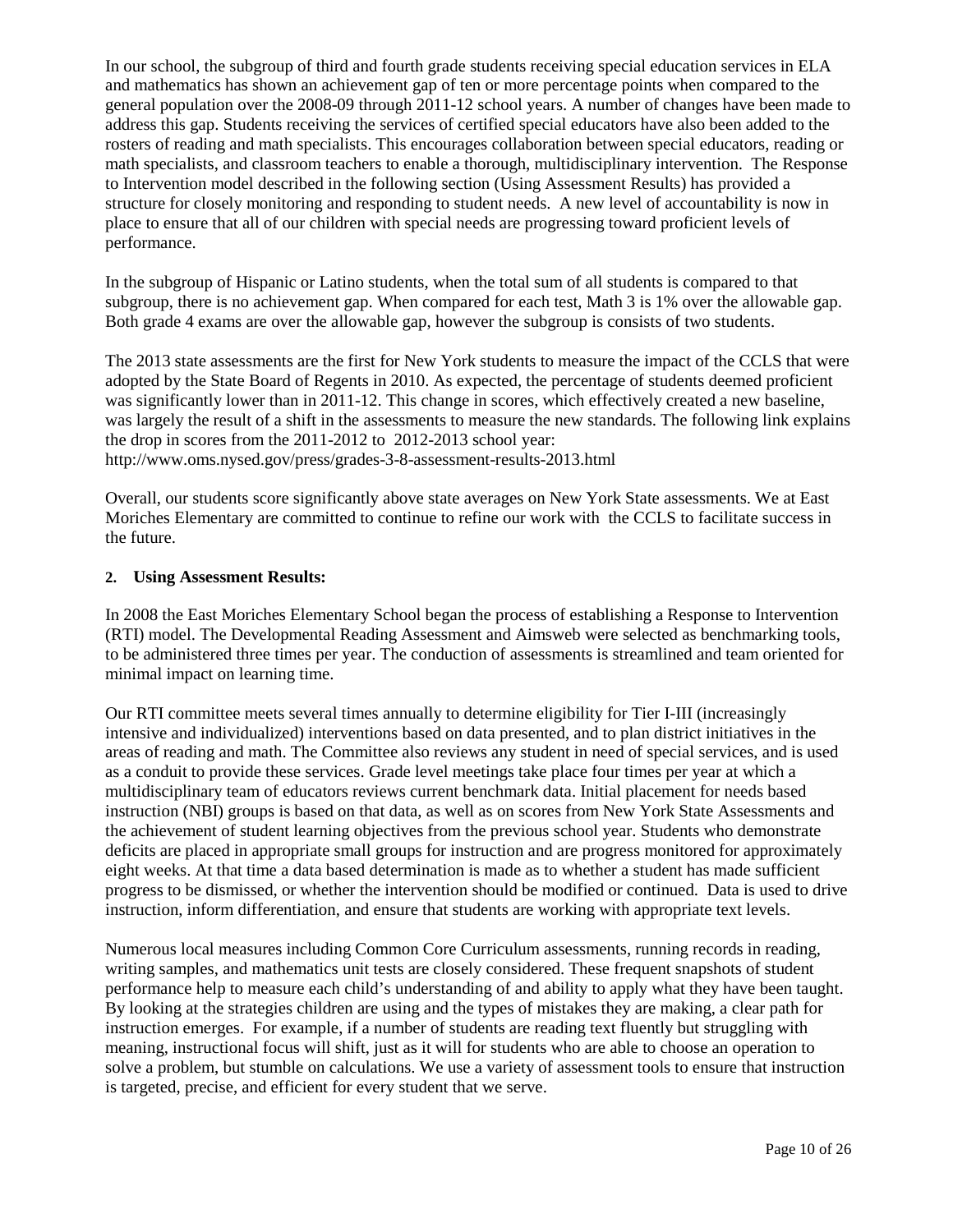Assessment results are disseminated and explained in a number of ways. Teachers meet with parents to discuss how assessment results translate into learning, and provide printed reports depicting their child's growth based on collected data. Suggestions are made to parents as to how they can assist children at home, including how to select books that are at an appropriate level to develop and challenge reading ability. The district provides an annual breakfast for community members who wish to learn about our curriculum, NBI program, and how to extend learning outside of school. Informational presentations are also given at our monthly Parent Teacher Organization meetings. New York State Assessment results are presented to the public at an evening board of education meeting, and are compared to prior years to show district growth in math and English language arts. These discussions are the foundation for change.

### **3. Sharing Lessons Learned:**

The East Moriches Elementary School has taken a leadership role in implementing the Common Core Learning Standards and has demonstrated marked success in that endeavor. This success has been observed and praised by regional educators, New York State education officials, and educational experts. Our accomplishments have prompted school visitations by other educators seeking to improve their programs, and have led to East Moriches' recognition as a "learning laboratory".

Our school has hosted six school visitations from September 2013 to February 2014. Visitation groups have been comprised of teachers and administrators seeking to observe the use of scientifically based, data driven instruction in lessons that are aligned to the Common Core Learning Standards and instructional shifts. Visiting educators are given an overview of our implementation process including professional development activities, parent programs for support of the rigorous curriculum process, and data collection. The superintendent of schools has offered his administrative colleagues the opportunity to arrange visitations for their school governance teams as well.

The district's professional development coordinator and the building principal/superintendent have collaborated on several professional articles published in state education publications. These pieces explain the methods used to professionally develop staff on the standards, scientific instructional methods in reading and learning, and data collection and monitoring to improve student skill and knowledge mastery. Articles have been written by these same East Moriches Elementary staff leaders detailing the arrangement of programs to teach our parent partners about the core standards and aligned curriculum. Most recently, our professional development coordinator and principal/superintendent were invited to speak at a conference for the State's 750 school superintendents. The conference presentation included implementation strategies and parent support programs.

In our continuing efforts to increase awareness and engagement in curriculum, our administrators and staff have created a Massive Open Online Course (MOOC) to support parents in their understanding of the new higher standards. Through the MOOC, community members can read posted information, watch videos, contribute to blog conversations or share resources. Business cards with Quick Response (QR) codes to the MOOC are disseminated to increase use and stimulate academic discussions. East Moriches Elementary School educators have also collaborated to develop online teacher professional development in-service courses on the New York State Common Core Learning Curriculum. Those online courses are offered through state and local teacher centers and regional teacher education institutions.

#### **4. Engaging Families and Community:**

We at the East Moriches Elementary School believe that school-home-community relationships are of the utmost importance. As the Common Core Learning Standards have raised expectations, it has become the responsibility of educators to inform parents and community members about these new standards.

Soon after adopting the new standards, an outside consultant was brought in to present an overview to the community. The professional development team then realized that teachers speaking to parents about everyday lessons being taught in class was a better way to illustrate the district's Common Core curriculum implementation, and would encourage parents to reinforce learning at home. The topics presented at each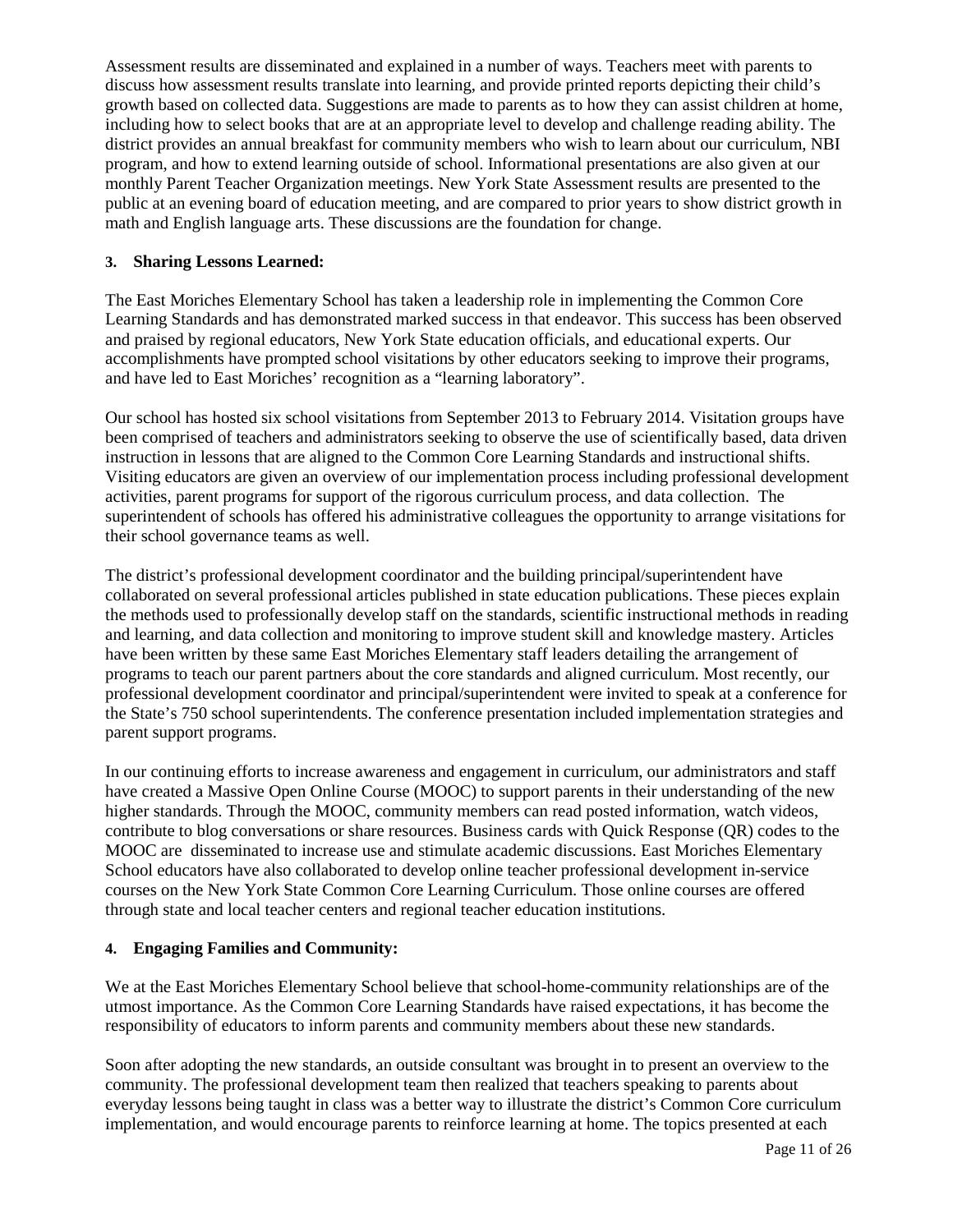grade level included close reading strategies for The Iroquois nonfiction text in grade four, significant events in our nation's history during the war of 1812 in grade two, and vocabulary from the exploration of the five senses in kindergarten. These informational sessions were promoted in the PTO newsletter, district emails, Connect-Ed (a service that disseminates personalized messages via telephone) and social media. These sessions were not only very well received by parents, they were featured on the EngageNY website in Commissioner of Education John King's February 27, 2014 News and Notes in an article titled "Connecting Parents to the Common Core." (http://www.engageny.org/resource/connecting-parents-to-the-commoncore).

The use of technology to engage our families and community is evident at East Moriches Elementary School. The district's Twitter profile @EastMorichesSD has surged in popularity since its activation. It is embedded on the school district homepage so as to allow community members without a Twitter account to stay informed. Parents and families also use "Fast Follow," a free text messaging service that sends school tweets directly to a parent's phone via text message. Students are encouraged to take part in the technological conversation by using computers at home to post book reviews and reading recommendations for their peers and community members. It is the students themselves, after all, who are the true link between school and community.

In keeping with our district and local values, each year the East Moriches Elementary School invites local veterans to an event at which they are honored by the entire school. Students sing, dance, and recite their appreciation and respect for our community heroes. This living bridge across the generations contributes volumes not just to the quality of the educational experience in East Moriches, but to the quality of life here.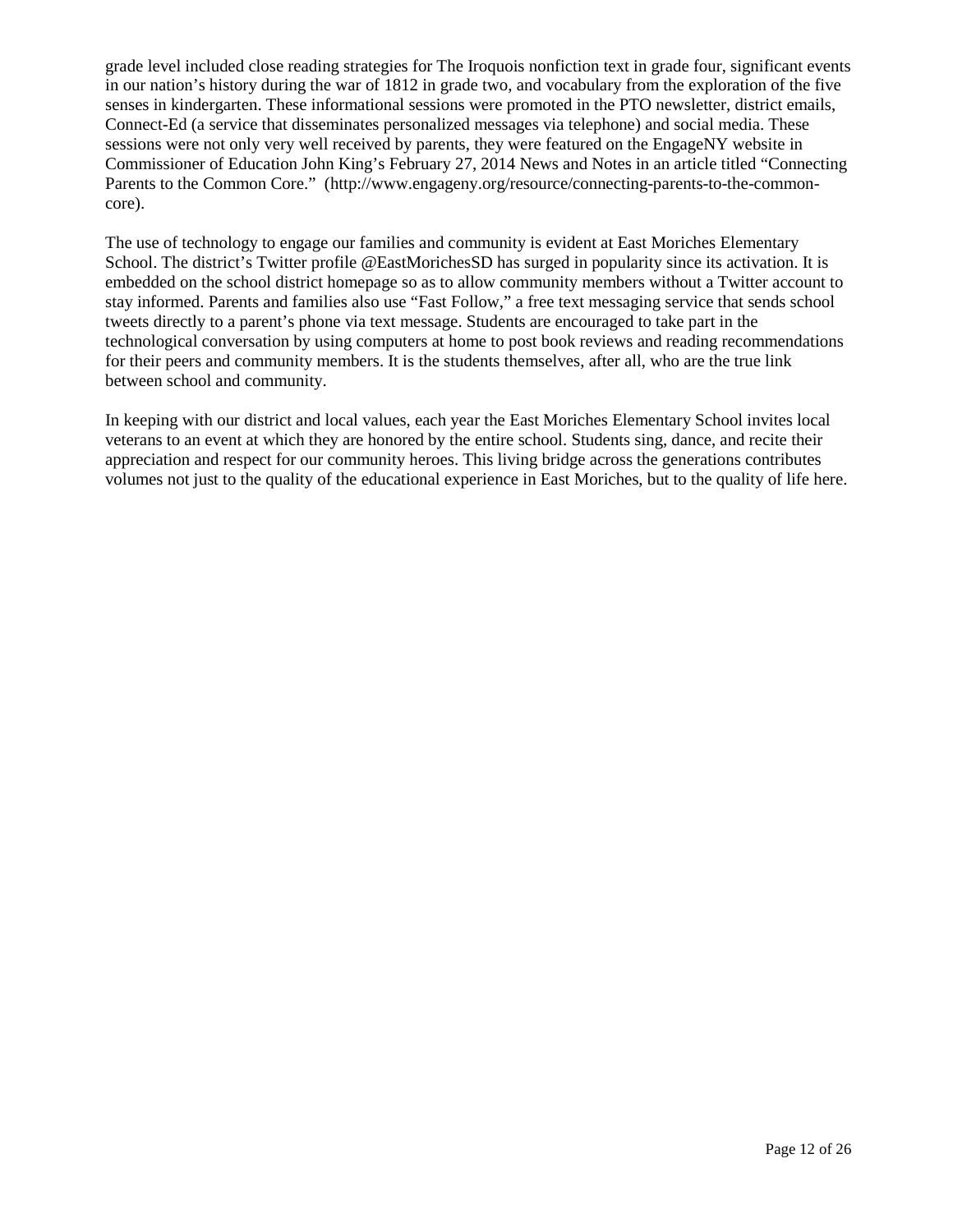## **1. Curriculum:**

In 2011 the East Moriches Elementary School began the process of aligning our ELA instruction with Common Core goals by increasing student exposure to the challenges and learning opportunities available through more and higher quality non-fiction reading, and increasing focus on levels of text complexity. A complete inventory of books in our building positioned teachers to implement instructional shifts which included the balancing of informational and literary texts, applying staircase of complexity, or logical sequential learning, and building academic vocabulary through an increased focus on learning through the disciplines. As reading and writing are so closely interconnected, shifting instructional focus from personal narrative and research projects to writing from sources and developing text based responses has significantly increased the academic rigor of ELA learning in our school.

As with ELA, a mathematics committee worked to implement instructional goals. Our math program continues to evolve to meet the needs of all students and comply with Common Core instructional shifts. East Moriches Elementary teachers have received extensive professional development and understand the importance of narrowing and deepening the focus of instruction in mathematics as a means of acquiring a true mastery of concepts. Dual intensity in practice and understanding supports students in becoming competent at application, matching concepts and operations to the appropriate situation. Fluency, or speed and accuracy with calculations, is also emphasized, and coherence is maintained through the presentation of material in a logical, sequential manner.

East Moriches Elementary School science concepts and topics are taught through New York State curriculum guidelines using a constructivist and investigative approach. Students work with a purpose to discover relationships, processes, and mechanisms in both physical settings and living environments. Instruction is often hands-on and team or small group oriented. The application of concepts is prioritized over the recitation of facts. Non-fiction periodicals, such as Scholastic News, Time for Kids, and Science Weekly are used to enhance background knowledge and reinforce concepts. These periodicals address current topics of interest both locally and globally such as pollution, health and fitness, and scientific discoveries, all at age appropriate levels. Instruction includes immersion in academic content vocabulary. Technology components enrich studies with interactive video and links for further inquiry. Science is also fostered through science clubs, informational speakers, local field trips to Moriches Bay and Kaler's Pond, and participation in the Brookhaven National Laboratory Science Fair, where East Moriches students have received honorable mention awards.

Social Studies in East Moriches Elementary School also follows New York State curriculum guidelines. Chronological and geographic reasoning, comparison and contextualization, and the gathering and use of evidence are taught across grade levels and units of study. These units of study include home and school, neighborhoods, communities, world regions, and New York State. As in science, social studies learning is supported with periodicals such as Social Studies Weekly, technology, informational speakers, and nonfiction reading and read-alouds.

Students at the East Moriches Elementary School are introduced and exposed to the visual and performing arts through field trips to local performing arts theatres, visiting artists, and concerts performed by our very own middle school students. Our youngsters have also had the opportunity to contribute to visual art displays during evening school functions attended by parents and community members, and have had their artwork displayed in several public locations in our community.

Teachers in the areas of physical education, music, art, library, and computer education have all embraced the Common Core Standards and focus shifts. Each of these teachers has implemented an interdisciplinary approach to their special area that supports classroom instruction and the development of the potential of every student. The physical education program at East Moriches Elementary goes far beyond fitness and athleticism in its approach to teaching healthy lifestyle choices. Students and community members alike are immersed in a cooperative atmosphere that includes events, fundraisers, character building, and cooperation.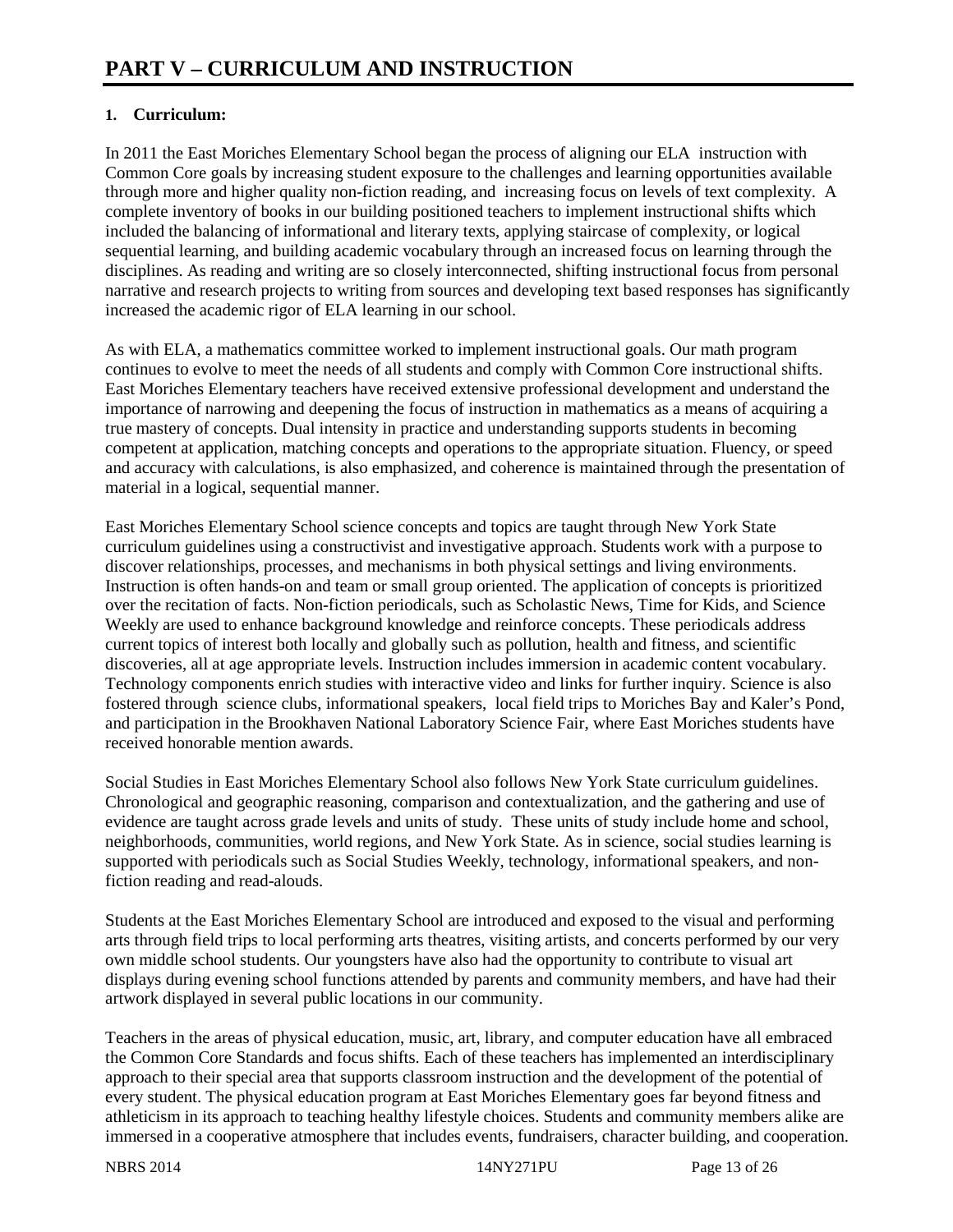Formal technology instruction begins in kindergarten with basic computer functions, components, and skills, and continues to evolve into an integral part of instruction in every classroom and subject area. Best practice teaching strategies, guided by the New York State Common Core Curriculum, are a priority at East Moriches Elementary School.

Instruction in the East Moriches pre-kindergarten program is based upon the New York State Foundation for the Common Core curriculum. Children are taught how to approach learning in a number of ways and how to make connections between their lives and their learning. Physical development and health are basic to the program, as are social and emotional development. Support in these areas enables children to function comfortably and cooperatively with peers in learning situations. The East Moriches pre-K program is rich in activities that develop skills in communication, language, and literacy. Cognition, vocabulary, and knowledge of the world are also integral components. This curriculum aligns extremely well to the common core kindergarten through fourth grade academic standards that are taught at East Moriches Elementary, and provides a strong foundation for all future learning.

There is abundant data indicating that early childhood educational experiences (or lack thereof) can have a profound impact on future learning. Therefore East Moriches Elementary is deeply committed to offering a proactive pre-K program that has a strong support system with flexibility in meeting the individual needs of our youngest students. This will not only have a significant effect on school readiness and success in the primary grades, it will benefit children throughout their lives.

Students in the pre-kindergarten program are evaluated upon entrance in September using a locally developed assessment for the purpose of determining their specific individual needs. These students are evaluated again at the end of the year, and typically show growth gains on average of forty percent or better. As the East Moriches Elementary kindergarten teachers routinely communicate with the pre-k staff, students transitioning into kindergarten from the East Moriches School District preschool program tend to show a higher skill level at kindergarten screening, exhibit fewer stress behaviors upon entering kindergarten, and experience greater success with the kindergarten curriculum. This early advantage typically follows them through the grades.

#### **2. Reading/English:**

The East Moriches Elementary School takes a pragmatic approach to reading instruction. While our staff has always been highly motivated to stay abreast of current research and professional publications, we have been cautious about committing completely to every trend in literacy instruction that has passed. Rather than abandon instructional methods that are working well for our students, we have chosen to carefully integrate new research based practices into our program, while reflecting on the effectiveness of the whole. It is perhaps for this reason that our transition to the Common Core, which also utilizes time proven and highly effective practices, has been seamless.

English language arts learning in grades kindergarten through four is balanced literacy based. Non-fiction work builds a strong foundation in language, vocabulary, and knowledge into which new learning can be easily integrated. The skills and mechanics of reading are taught through reader's and writer's workshops which feature scaffolded, single focus, whole group lessons and individual or pair application with teacher conferencing. Guided reading structures allow for small homogeneous group instruction, remediation, or extra challenge. Phonemic awareness, phonics, and word study are specifically taught, with textual context supporting the application and transfer of skills. As fluency is built, students learn how to use print as a resource, reading deeply and looking for evidence.

From their first day of kindergarten, our students are immersed in print through our "make a book" program. Student knowledge of print conventions is broadened through explicit instruction, and competence is accomplished with time on task, individual support, and flexible grouping structures. As instructional time is considered precious, teachers are always looking for evidence of learning and making modifications to facilitate specific goals.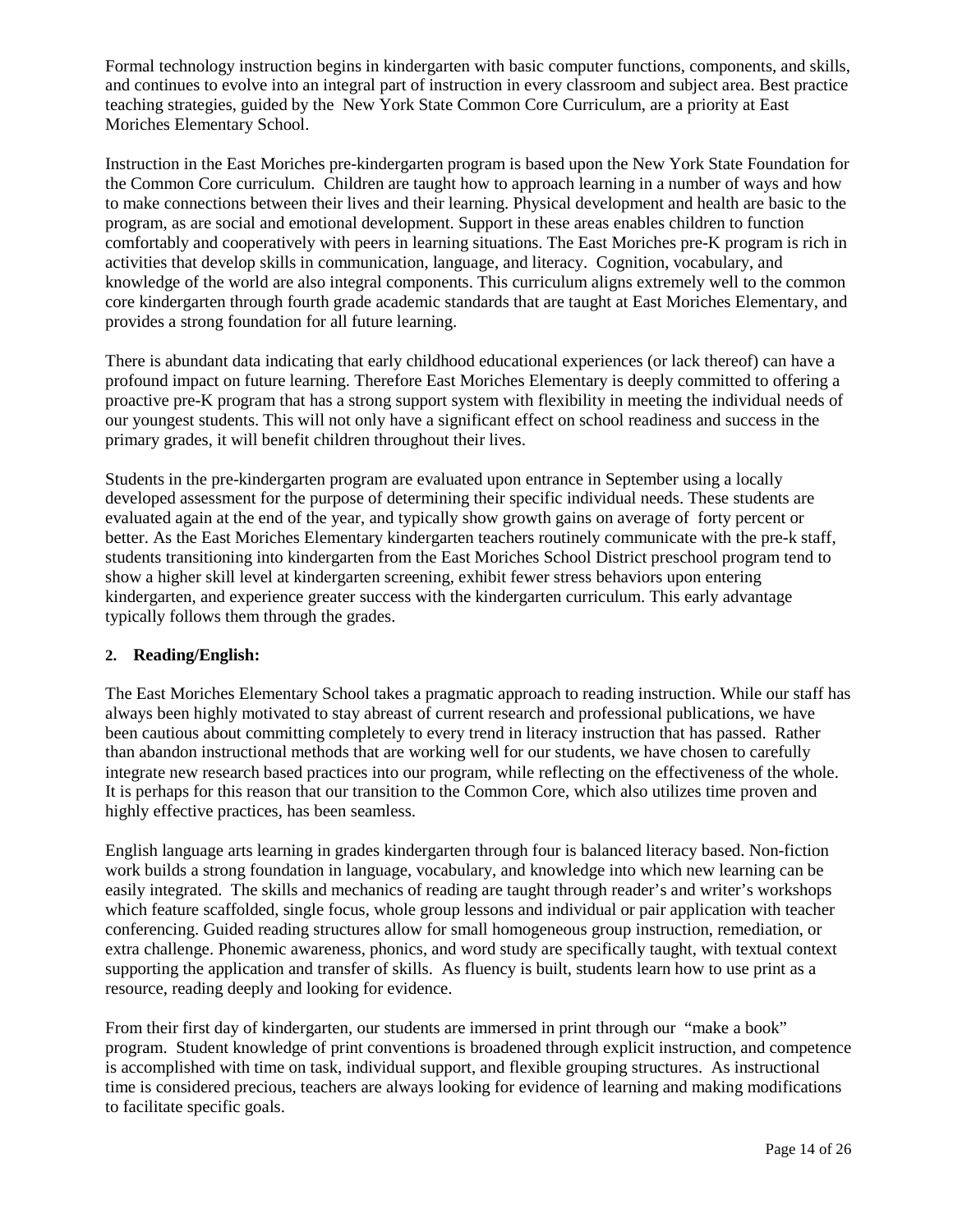Our foremost motivation is to move all of our learners forward, regardless of whether they are struggling or advanced. This is achieved through an ongoing system of information collection, monitoring, and proactive response. The resulting needs-based instruction may consist of services provided by a reading specialist using research derived programs such as Wilson, Fundations, Lindamood Bell, or the Wright Group, or modifications of instruction or instructional groupings within the classroom. Progress is monitored regularly using a variety of assessment tools, both formal and informal, which have been chosen for the usefulness, reliability, and type of data yielded. At year's end, teachers meet and summarize each student's literacy progress in detail, allowing for an efficient transition to the following grade level.

## **3. Mathematics:**

At East Moriches Elementary we believe that those who don't see patterns are often resigned to "reinventing the wheel". The ability to recognize and utilize patterns in numeration, equations, and problem solving is foundational to strong mathematical skills, and is embedded throughout our curriculum.

Deep understanding of mathematics begins at the concrete level, with manipulatives. As children shift into more abstract concepts, coherence is maintained through the use of graphic organizers such as ten frames, hundred charts, and number lines. A strong emphasis is placed on helping children to develop a comfort and familiarity with numbers. This is accomplished through games and activities that show children the relationships between and interconnectedness of numbers, such as with the transition from "doubles" (three plus three) to "neighbors" (three plus four). Strength in application begins as children experience varying methods for collecting and displaying data. For example, first graders may be asked to use individual white boards to show several different ways that a displayed problem might be solved. Responses may include pictures, number lines, graphs, equations, tallies, or words, but must reflect the problem accurately. Deeper understanding is achieved by weaving key skills and concepts into the curriculum as strands that will be revisited and applied to varying problems and situations of increasing intensity across the grades.

Student progress is monitored closely through our needs based instruction plan, state and local assessments, and the achievement of classroom learning objectives. Our EnVision math program has a strong assessment and re-teaching component with technological support.

Intervention for students struggling in math often consists of circling back to expand time spent with manipulatives and other visual tools. A method that has been successful with our students underperforming in fluency is the use of timed drills for computation. Accuracy and quantity are measured after each test, with lessons provided as necessary. Computational skills have skyrocketed using this activity. Students who require extra challenge receive equal consideration. They may be asked to apply concepts from a different perspective, such as developing problems for specific operations, or working out many possible methods and approaches for solving a problem. Critical and creative thinking skills are emphasized with all students, and small needs based groups accommodate individual needs.

The East Moriches Elementary School values deep understanding in mathematics for future success in higher grade levels. Our undertaking is ongoing and fluid, with our students' success in mathematics the ultimate goal.

## **4. Additional Curriculum Area:**

Students enter elementary school with many different fitness levels and abilities. The East Moriches Elementary Physical Education Department has created a curriculum that is enriching and motivating for all. The staff is comprised of four instructors who are dedicated to lifetime fitness and health. Each teacher is a member of AHPED, The Association of Health, Physical Education, and Dance. As a collaborative team, they work together to meet the NYS standards and NASPE (National Association for Sport and Physical Education) goals. Daily lessons focus on the physical, emotional, and social well being of each student. Our students understand the reason and rationale behind each activity.

By providing activities that reinforce and facilitate New York State Common Core learning standards, the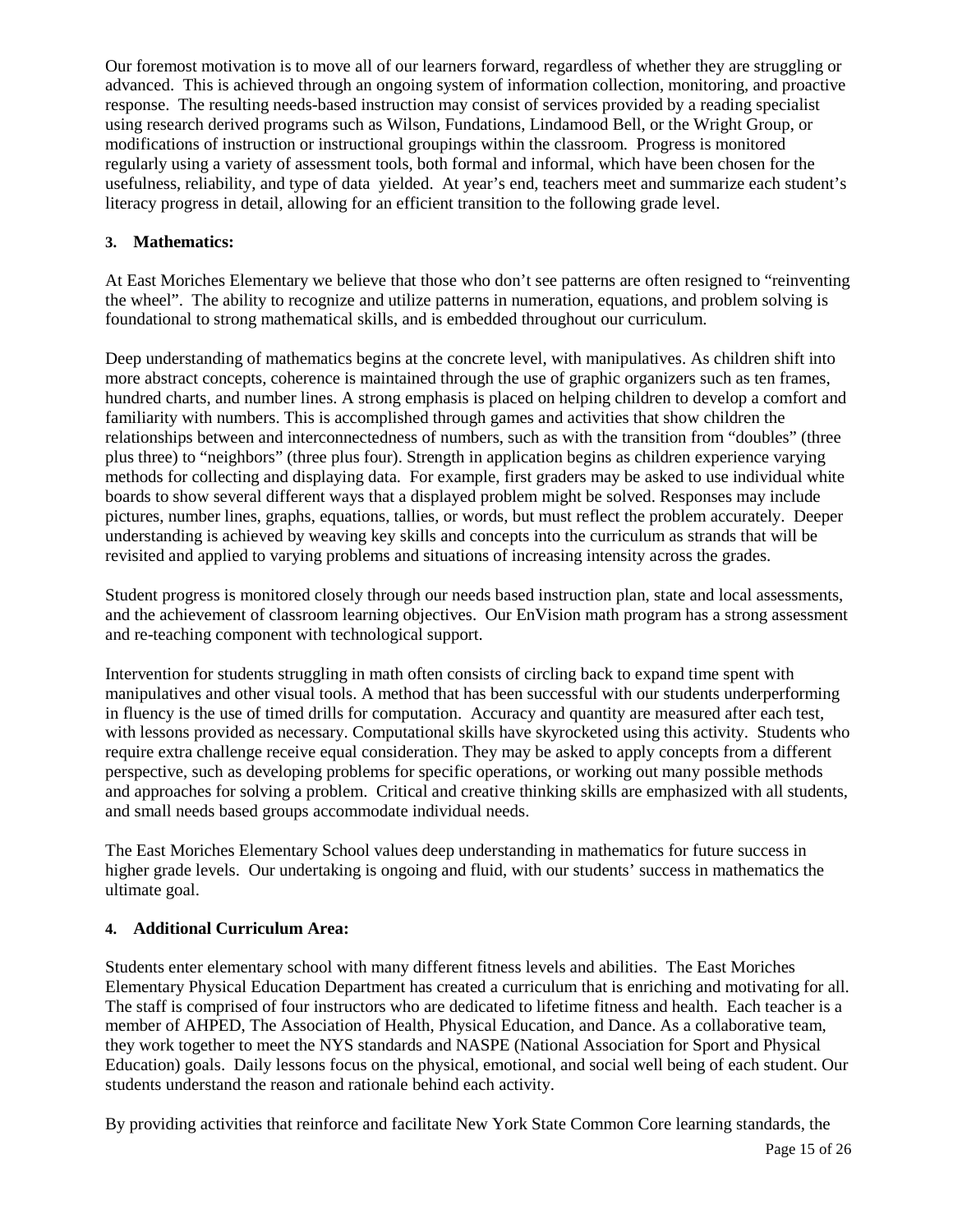physical education staff successfully integrates math, science, vocabulary, and reading goals into the physical education curriculum. Our gymnasium is routinely transformed into a student learning lab with active exposure to math concepts including measurement, geometry, graphing and calculations, and science concepts such as speed-distance predictions. Print displays that detail rules, games, and motivational quotations are displayed throughout the gymnasium and help to promote ELA skills and enrich vocabulary. By maximizing opportunities to support curriculum at each grade level, the physical education department has positively added to academic success.

Strong family-school partnerships are another invaluable component of student physical and emotional fitness goals. Through the creation of strong links between home and school, our physical education department has been able to develop a rich array of extracurricular activities for children and their families. We have organized evening family fitness events for each grade level in the elementary school. Kindergarteners and first graders take part in "Big Little Night", in which locomotor skills, fun, and cooperation are the goals. Second graders take part in a "Winter Olympics" where they not only compete, but also learn the history of the Olympics. Third and fourth grade students have evenings of competition and exercise such as "Bowling Night" and an "Appreciation Dance".

Our school is particularly proud of its annual participation in "Jump for the Heart", during which students realize that they have the capacity to help others. Participation in this Heart Association fundraising event has been extraordinary. Students also join in the Let's Move in School event that supports First Lady Michelle Obama's national campaign to battle childhood obesity. Both of these events have become opportunities for our school to celebrate health and fitness.

### **5. Instructional Methods:**

At the East Moriches Elementary School, differentiated instruction is an integral part of the academic program. In addition to the daily needs based instruction period, our building schedule includes uninterrupted ELA and math instructional blocks during which students are not removed for any reason. This allows the classroom teacher a sufficient amount of time to present core instruction, assess student learning, and provide support that is specific to student requirements.

One powerful structure for differentiation in the early grades that has withstood the test of time is learning centers. Through careful planning and preparation, learning centers become an opportunity to target a range of needs efficiently. For example, during an ELA instructional block, children who are overusing the graphophonic cueing system when reading might work on a cloze passage to develop their use of syntactic and semantic cueing strategies. Dysfluent readers may work on fluency by repeatedly re-reading to develop phrasing and expression. Children who have difficulty making meaning from text may develop comprehension skills by giving a detailed retelling with a graphic prompt for guidance.

As students move through the grades, differentiation in our school takes many forms. It may consist of adjusting the content, length, or duration of an assignment, assigning a role in a peer learning structure, or building a needs based group. English language learners may meet with an English as a Second Language teacher to develop proficiency through explicit instruction in reading and writing across curriculum areas. An enrichment group may be involved in a deep re-reading for the collection of textual evidence to support a prediction or premise.

Technology is of great benefit to all students, but particularly to students with special needs. It not only provides direct access to information, but empowers parents to become active partners in differentiation. Through the East Moriches technological infrastructure, students have access to audio text, interactive whiteboard lessons, computerized graphic organizers, @Skype Classroom, Google Docs, and much more. To extend this advantage still further, our teachers often keep personal computing devices specifically to accommodate individual student needs.

It was stated in the "Using Assessment Results" section of this application that with quality assessment, a clear path for instruction emerges. Differentiation makes that path the shortest distance between two points.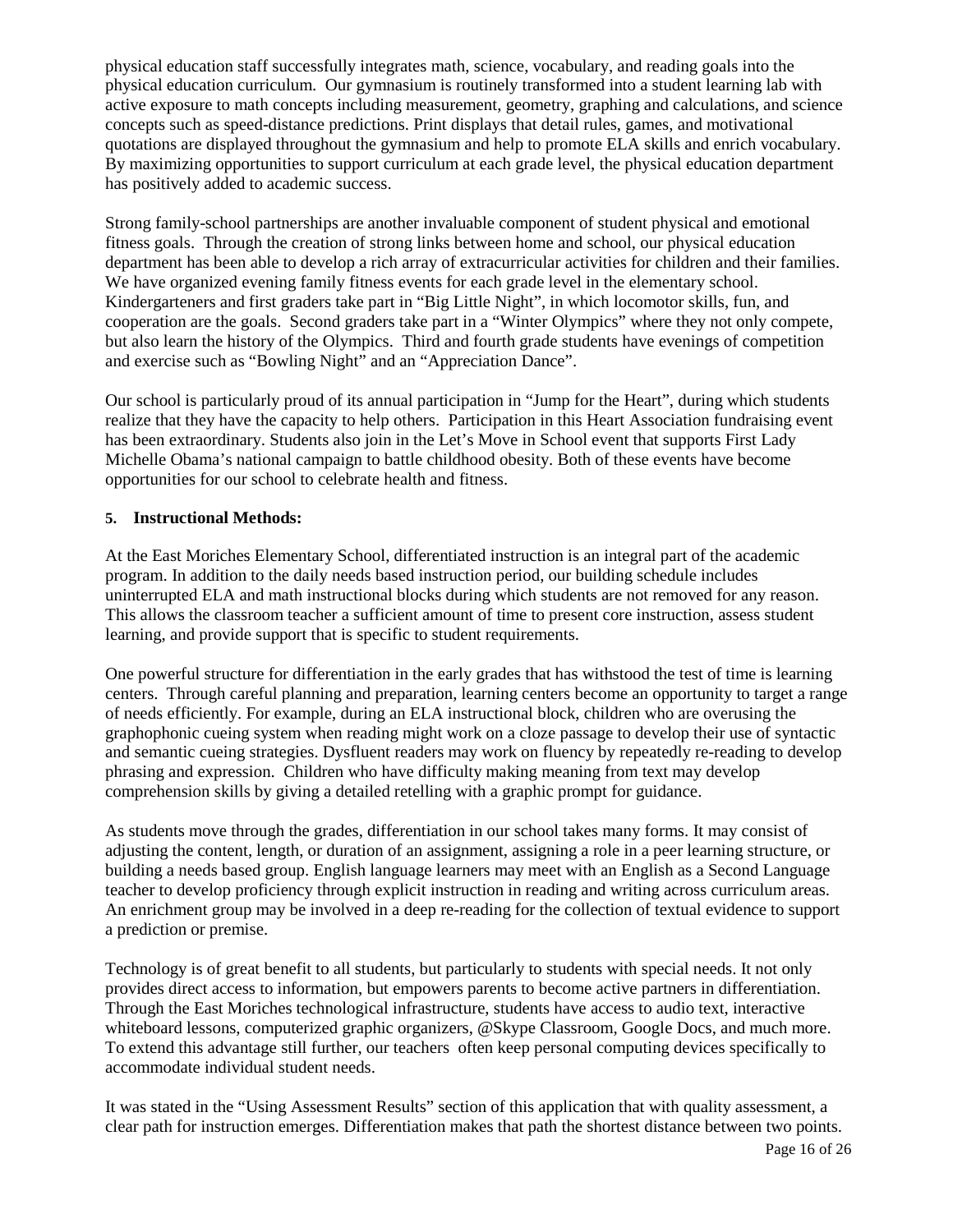The East Moriches Elementary School has made it a priority to create a learning environment that nurtures and optimizes the potential of each student.

## **6. Professional Development:**

Professional development is a multifaceted and information based process that is strategically planned to provide solutions to problems in areas determined to need improvement. It is our goal to ensure that all professionals in our learning community develop the skills, knowledge, and instructional strategies to enable each student to achieve success.

Our PDT (professional development team), which consists of parents, teachers, and administrators, is responsive to the needs of the staff and aims to advance the effective implementation of shifting paradigms in curriculum and assessment. Pre-session and post-session surveys help to gauge the effectiveness of specific staff development activities towards reaching goals. This has given the district a means of providing additional follow-up support as needed. The professional growth opportunities provided at East Moriches Elementary have been an integral part of the success we have achieved with implementing new initiatives in curriculum, technology and assessments over the past several years. The ideals that have guided us here are thoroughness, persistence, and continuity. Revisiting topics, expanding themes, and maintaining relationships with consultants across school years helps to ensure that our instructional staff is gaining the knowledge and confidence to implement new program demands and protocols.

In addition to inviting outside consultants to share their expertise with the faculty and staff, the PDT recognizes and benefits from the experience of experts within our own teaching community. In this spirit, professional development sessions include collegial collaborative sessions and opportunities for teachers who have attended outside conferences to share valuable information through turnkey sessions. A strong mentoring program supports newer staff members in their implementation of best instructional practice.

Ultimately, the quality of staff development can only be measured by its impact on teaching and learning. This was exemplified when a strategies webinar suggested new criterion for student pairings which a number of teachers implemented with success the very next day. Following a collegial discussion on reading fluency, our second grade teachers implemented a weekly home activity. Children read the same short passage aloud each evening to an adult who records hesitations and inaccuracies, and takes a words per minute count. According to Aimsweb fluency data as of February 2014, the inclusion class reported 25% well above average, 30% above average, 45% average, 0% below average, and 0% well below average, a significant improvement in fluency. Professional development, as our building principal/superintendent has said, is what "makes the rubber meet the road".

## **7. School Leadership**

"Leadership is the capacity to translate vision into reality." This quote by Warren Bennis is one that is exemplified in the philosophy of the East Moriches School. The educational vision brought by the superintendent of schools/elementary principal, and supported by the pupil personnel supervisor and other staff leaders, was forward thinking and innovative. From day one technology was at the forefront. Creating a ubiquitous, wireless computing system with remote access to school files and programs was necessary for an environment conducive to rapid progress. Students were able to gain access on home computers to lessons including reteach and extra practice, as well as to teachers' informational eboards. This technological infrastructure was one step toward translating our educational vision into reality.

The next step was creating a positive environment for teachers to implement Common Core Curriculum lessons. Our professional development coordinator/librarian/media specialist worked tirelessly to incorporate this new curriculum while supporting creativity and teacher initiatives. The resulting professional development and availability of resources created opportunities for teachers to fully explore and engage in the rigorous curriculum that had been adopted by the district. Teachers could completely focus on successful planning and teaching which included differentiation, needs based instruction, and curriculum implementation.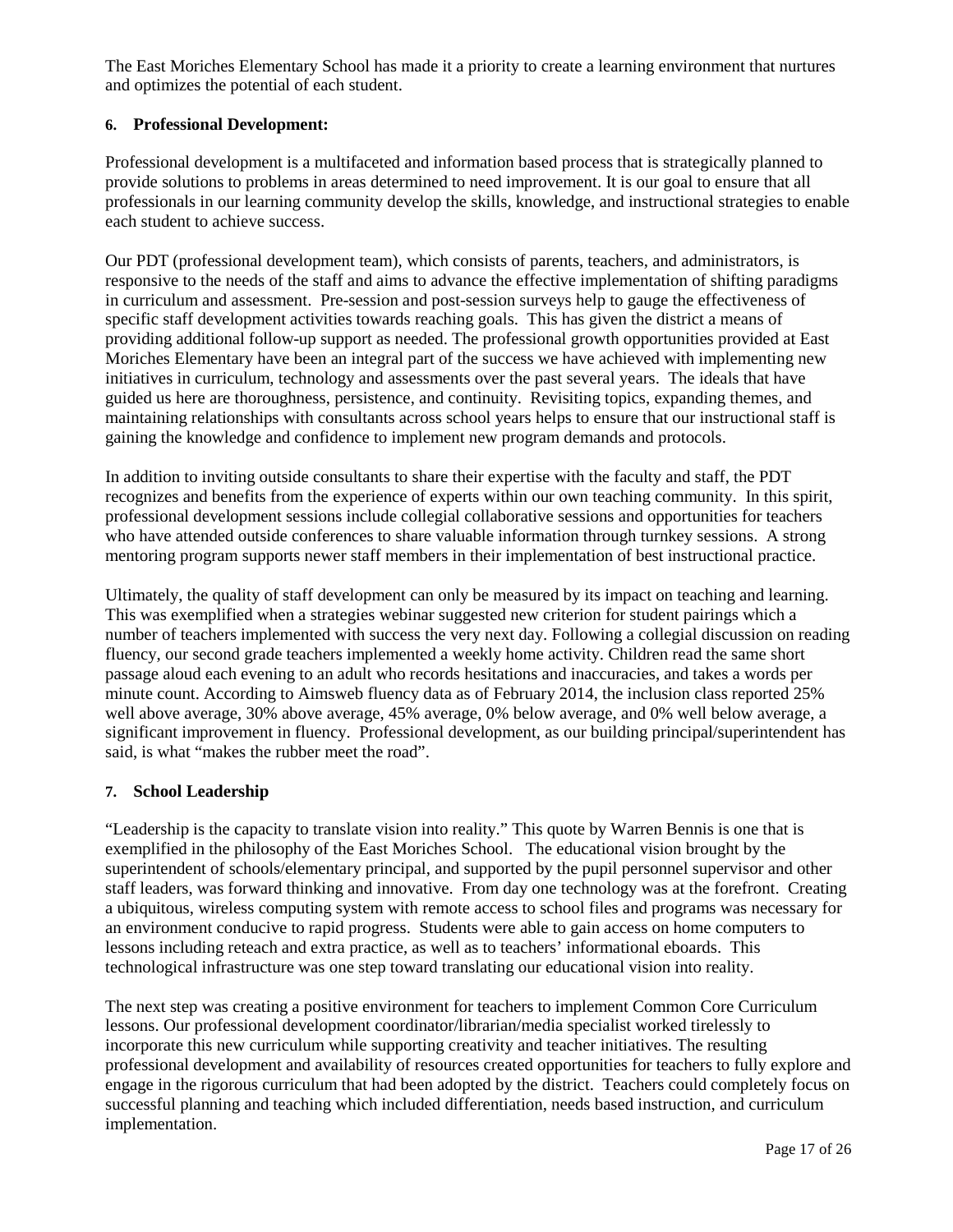Another priority of district administration was the creation of strong, cohesive, dynamic grade level teams. Giving these teaching teams a common planning time provided for shared decision making. Vertical communication between grade levels was also facilitated, with an emphasis on consistency of instructional language. This process helped to identify and close gaps as well as eliminate redundancies in instruction.

Our building leaders including team, committee, and board members, integrated technology specialist, and many others at various times have created a strongly collaborative environment. Toward that end, we have adopted a "lead learner" approach. By teaching Common Core lessons in kindergarten through fourth grade classrooms as well as offering classes to faculty (Unpacking the NYS Common Core) and parents (Parents and Family Engagement), our superintendent/principal and professional development coordinator have shown their commitment to excellence and willingness to "walk the walk" instead of just "talk the talk." Our superintendent's inclusion on Governor Andrew Cuomo's Common Core Implementation Panel exemplifies leadership that extends far beyond our school. The many role models here at East Moriches Elementary School have taken a vision of educational excellence and, with great enthusiasm, made it a reality for our students and faculty.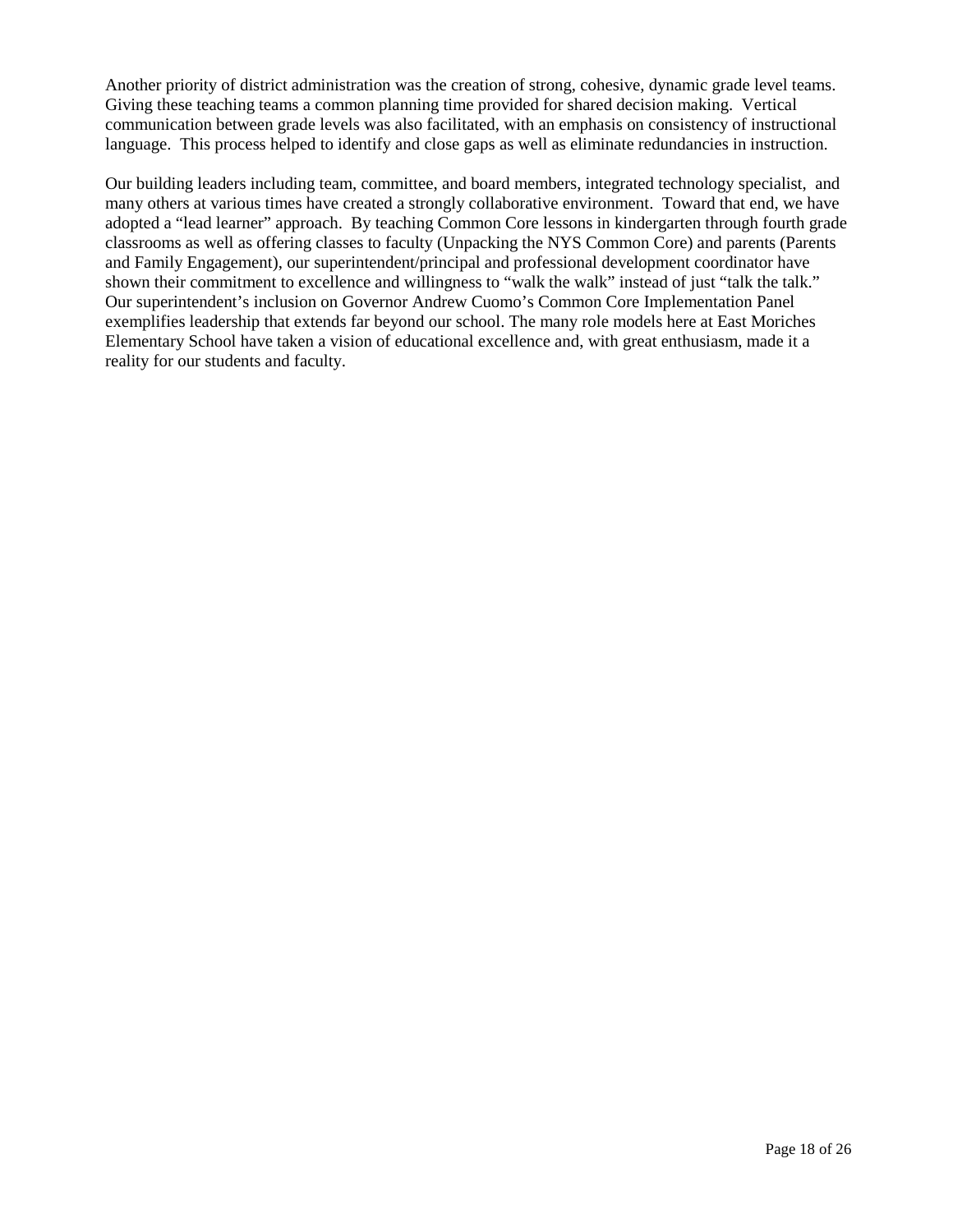## **STATE CRITERION--REFERENCED TESTS**

**Subject:** <u>Math **Test:** NYS Mathematics Grade 3</u><br>**All Students Tested/Grade:** 3<br>**Edition/Publication Year:** 2013 **Publisher:** Pearson (2012-2013); McGraw-Hill (2008- 2011)

**Edition/Publication Year: 2013** 

| School Year                                    | 2012-2013      | 2011-2012        | 2010-2011        | 2009-2010        | 2008-2009      |
|------------------------------------------------|----------------|------------------|------------------|------------------|----------------|
| Testing month                                  | May            | May              | May              | May              | May            |
| <b>SCHOOL SCORES*</b>                          |                |                  |                  |                  |                |
| % Level 3 plus % Level 4                       | 57             | 80               | 73               | 77               | 99             |
| % Level 4                                      | 25             | 9                | 30               | 38               | 36             |
| Number of students tested                      | 89             | 85               | 67               | 81               | 80             |
| Percent of total students tested               | 100            | 100              | 100              | 100              | 100            |
| Number of students tested with                 | $\overline{0}$ | $\overline{0}$   | $\overline{0}$   | $\overline{0}$   | $\overline{0}$ |
| alternative assessment                         |                |                  |                  |                  |                |
| % of students tested with                      | $\overline{0}$ | $\overline{0}$   | $\overline{0}$   | $\overline{0}$   | $\overline{0}$ |
| alternative assessment                         |                |                  |                  |                  |                |
| <b>SUBGROUP SCORES</b>                         |                |                  |                  |                  |                |
| 1. Free and Reduced-Price                      |                |                  |                  |                  |                |
| Meals/Socio-Economic/                          |                |                  |                  |                  |                |
| <b>Disadvantaged Students</b>                  |                |                  |                  |                  |                |
| % Level 3 plus % Level 4                       |                |                  |                  |                  |                |
| % Level 4                                      |                |                  |                  |                  |                |
| Number of students tested                      |                |                  |                  |                  |                |
| 2. Students receiving Special                  |                |                  |                  |                  |                |
| <b>Education</b>                               |                |                  |                  |                  |                |
| % Level 3 plus % Level 4                       | 10             | 20               | $\overline{0}$   | 44               | 100            |
| % Level 4                                      | $\overline{0}$ | $\boldsymbol{0}$ | $\boldsymbol{0}$ | 22               | $\mathbf{0}$   |
| Number of students tested                      | 10             | 5                | 8                | 9                | $\overline{7}$ |
| 3. English Language Learner<br><b>Students</b> |                |                  |                  |                  |                |
| % Level 3 plus % Level 4                       |                |                  |                  |                  |                |
| % Level 4                                      |                |                  |                  |                  |                |
| Number of students tested                      |                |                  |                  |                  |                |
| 4. Hispanic or Latino                          |                |                  |                  |                  |                |
| <b>Students</b>                                |                |                  |                  |                  |                |
| % Level 3 plus % Level 4                       | 57             | 25               | 83               | 75               | 100            |
| % Level 4                                      | 14             | $\boldsymbol{0}$ | 33               | $\boldsymbol{0}$ | 33             |
| Number of students tested                      | $\overline{7}$ | $\overline{4}$   | 6                | $\overline{4}$   | $\overline{4}$ |
| 5. African-American                            |                |                  |                  |                  |                |
| <b>Students</b>                                |                |                  |                  |                  |                |
| % Level 3 plus % Level 4                       |                |                  |                  |                  |                |
| % Level 4                                      |                |                  |                  |                  |                |
| Number of students tested                      |                |                  |                  |                  |                |
| <b>6. Asian Students</b>                       |                |                  |                  |                  |                |
| % Level 3 plus % Level 4                       |                |                  |                  |                  |                |
| % Level 4                                      |                |                  |                  |                  |                |
| Number of students tested                      |                |                  |                  |                  |                |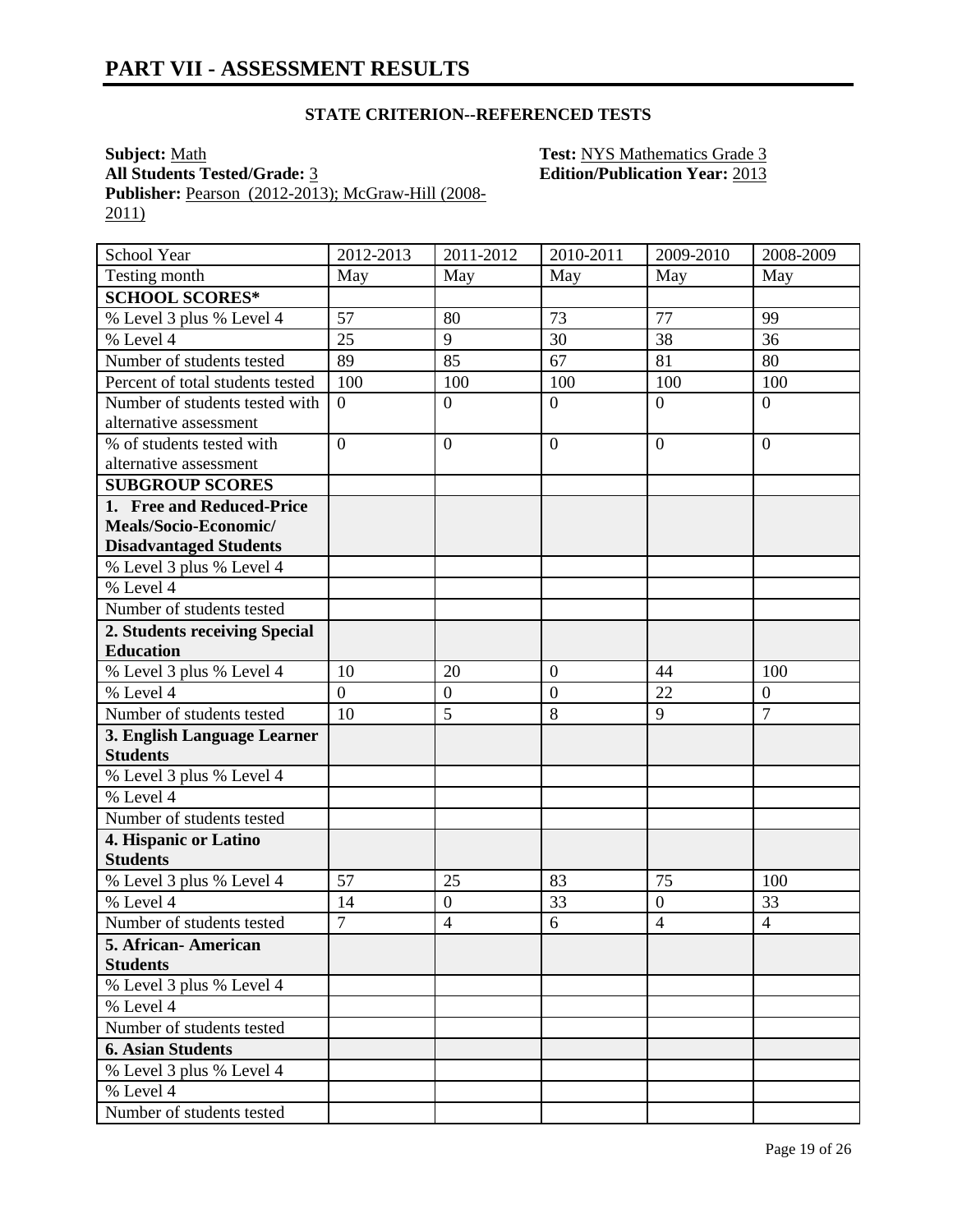| 7. American Indian or            |    |    |    |    |     |
|----------------------------------|----|----|----|----|-----|
| <b>Alaska Native Students</b>    |    |    |    |    |     |
| % Level 3 plus % Level 4         |    |    |    |    |     |
| % Level 4                        |    |    |    |    |     |
| Number of students tested        |    |    |    |    |     |
| 8. Native Hawaiian or other      |    |    |    |    |     |
| <b>Pacific Islander Students</b> |    |    |    |    |     |
| % Level 3 plus % Level 4         |    |    |    |    |     |
| % Level 4                        |    |    |    |    |     |
| Number of students tested        |    |    |    |    |     |
| 9. White Students                |    |    |    |    |     |
| % Level 3 plus % Level 4         | 57 | 85 | 73 | 76 | 100 |
| % Level 4                        | 24 | 9  | 30 | 37 | 39  |
| Number of students tested        | 75 | 75 | 60 | 71 | 72  |
| 10. Two or More Races            |    |    |    |    |     |
| identified Students              |    |    |    |    |     |
| % Level 3 plus % Level 4         |    |    |    |    |     |
| % Level 4                        |    |    |    |    |     |
| Number of students tested        |    |    |    |    |     |
| 11. Other 1: Other 1             |    |    |    |    |     |
| % Level 3 plus % Level 4         |    |    |    |    |     |
| % Level 4                        |    |    |    |    |     |
| Number of students tested        |    |    |    |    |     |
| 12. Other 2: Other 2             |    |    |    |    |     |
| % Level 3 plus % Level 4         |    |    |    |    |     |
| % Level 4                        |    |    |    |    |     |
| Number of students tested        |    |    |    |    |     |
| 13. Other 3: Other 3             |    |    |    |    |     |
| % Level 3 plus % Level 4         |    |    |    |    |     |
| % Level 4                        |    |    |    |    |     |
| Number of students tested        |    |    |    |    |     |

**NOTES:** Publishers - CTB McGraw-Hill (2009-2011); Pearson (2012-2013)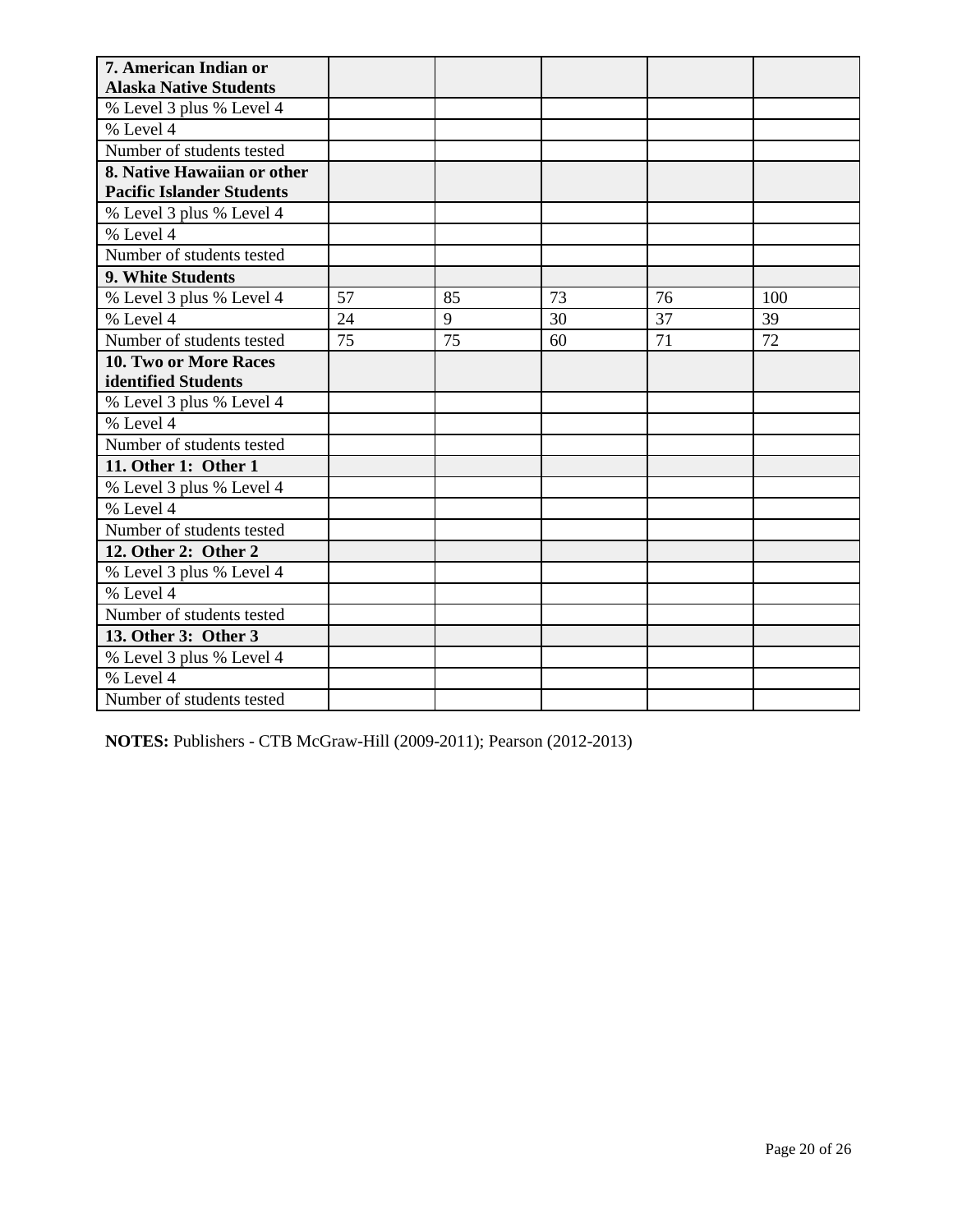#### **STATE CRITERION--REFERENCED TESTS**

# **Subject:** <u>Math **Test:** NYS Mathematics Grade 4</u><br> **All Students Tested/Grade:** 4 **Test: Edition/Publication Year:** 2013 Publisher: Publishers - CTB McGraw-Hill (2009-2011); Pearson (2012-2013)

# **All Students Tested/Grade:** 4 **Edition/Publication Year:** 2013

| <b>School Year</b>                                       | 2012-2013        | 2011-2012        | 2010-2011      | 2009-2010      | 2008-2009      |
|----------------------------------------------------------|------------------|------------------|----------------|----------------|----------------|
| Testing month                                            |                  |                  |                |                |                |
| <b>SCHOOL SCORES*</b>                                    | May              | May              | May            | May            | May            |
| % Level 3 plus % Level 4                                 | 64               | 77               | 79             | 84             | 92             |
| % Level 4                                                | 29               | 27               | 28             | 36             | 41             |
|                                                          |                  |                  |                |                |                |
| Number of students tested                                | 80               | 73               | 81             | 80             | 73             |
| Percent of total students tested                         | 99               | 100              | 100            | 100            | 100            |
| Number of students tested with<br>alternative assessment | $\overline{0}$   | $\overline{0}$   | $\mathbf{0}$   | $\overline{0}$ | $\overline{0}$ |
| % of students tested with                                | $\overline{0}$   | $\boldsymbol{0}$ | $\overline{0}$ | $\overline{0}$ | $\theta$       |
| alternative assessment                                   |                  |                  |                |                |                |
| <b>SUBGROUP SCORES</b>                                   |                  |                  |                |                |                |
| 1. Free and Reduced-Price                                |                  |                  |                |                |                |
| Meals/Socio-Economic/                                    |                  |                  |                |                |                |
| <b>Disadvantaged Students</b>                            |                  |                  |                |                |                |
| % Level 3 plus % Level 4                                 |                  |                  |                |                |                |
| % Level 4                                                |                  |                  |                |                |                |
| Number of students tested                                |                  |                  |                |                |                |
| 2. Students receiving Special                            |                  |                  |                |                |                |
| <b>Education</b>                                         |                  |                  |                |                |                |
| % Level 3 plus % Level 4                                 | $\boldsymbol{0}$ | 10               | 10             | 29             | 57             |
| % Level 4                                                | $\overline{0}$   | $\overline{0}$   | 10             | $\overline{0}$ | 14             |
| Number of students tested                                | $\overline{3}$   | 11               | 10             | $\overline{7}$ | 14             |
| 3. English Language Learner                              |                  |                  |                |                |                |
| <b>Students</b>                                          |                  |                  |                |                |                |
| % Level 3 plus % Level 4                                 |                  |                  |                |                |                |
| % Level 4                                                |                  |                  |                |                |                |
| Number of students tested                                |                  |                  |                |                |                |
| 4. Hispanic or Latino                                    |                  |                  |                |                |                |
| <b>Students</b>                                          |                  |                  |                |                |                |
| % Level 3 plus % Level 4                                 | 50               | 100              | 75             | 100            | 100            |
| % Level 4                                                | $\overline{0}$   | 33               | 50             | 33             | 50             |
| Number of students tested                                | $\overline{2}$   | 6                | $\overline{4}$ | 3              | $\overline{2}$ |
| 5. African-American                                      |                  |                  |                |                |                |
| <b>Students</b>                                          |                  |                  |                |                |                |
| % Level 3 plus % Level 4                                 |                  |                  |                |                |                |
| % Level 4                                                |                  |                  |                |                |                |
| Number of students tested                                |                  |                  |                |                |                |
| <b>6. Asian Students</b>                                 |                  |                  |                |                |                |
| % Level 3 plus % Level 4                                 |                  |                  |                |                |                |
| % Level 4                                                |                  |                  |                |                |                |
| Number of students tested                                |                  |                  |                |                |                |
| 7. American Indian or                                    |                  |                  |                |                |                |
| <b>Alaska Native Students</b>                            |                  |                  |                |                |                |
| % Level 3 plus % Level 4                                 |                  |                  |                |                |                |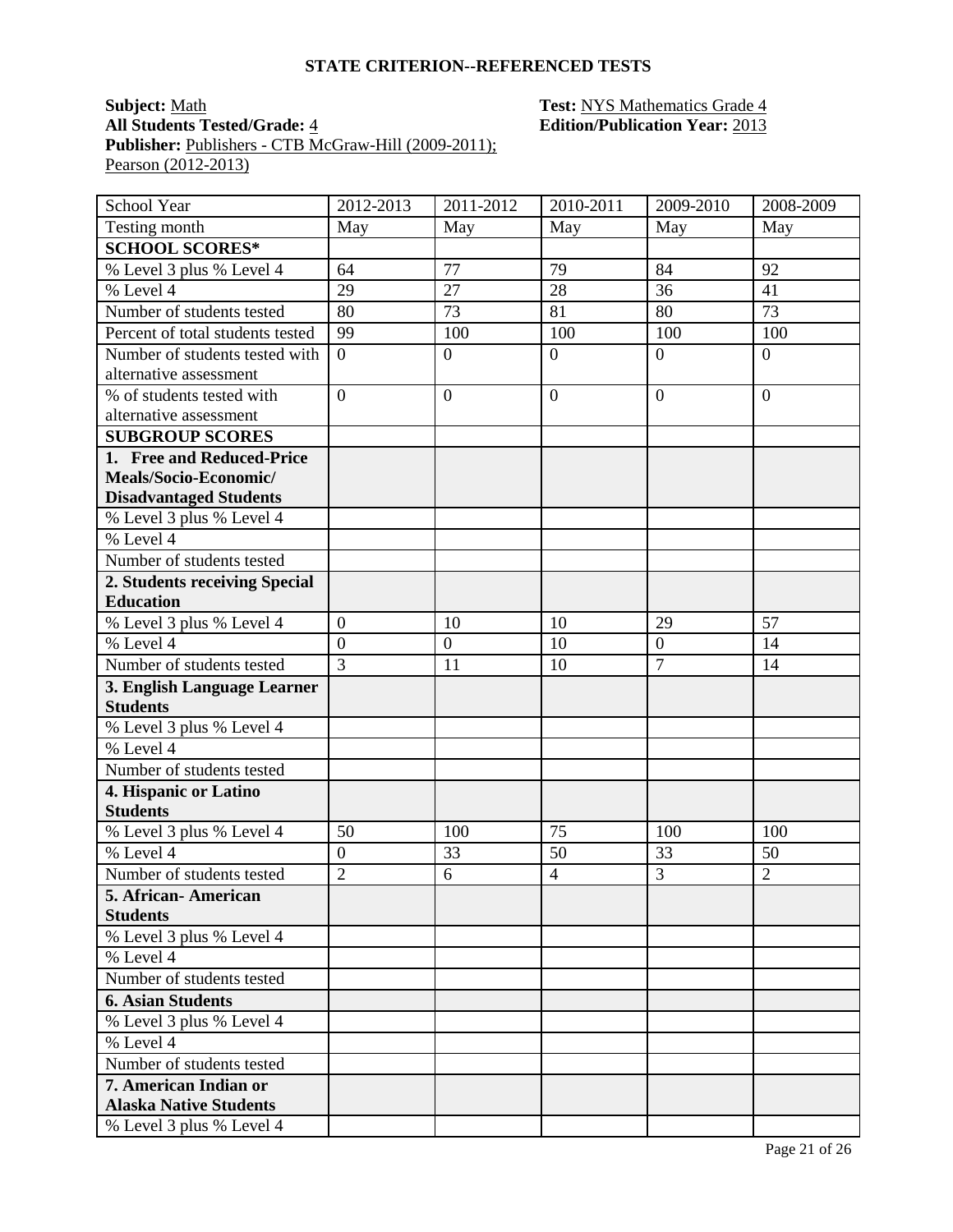| % Level 4                        |    |    |    |    |    |
|----------------------------------|----|----|----|----|----|
| Number of students tested        |    |    |    |    |    |
| 8. Native Hawaiian or other      |    |    |    |    |    |
| <b>Pacific Islander Students</b> |    |    |    |    |    |
| % Level 3 plus % Level 4         |    |    |    |    |    |
| % Level 4                        |    |    |    |    |    |
| Number of students tested        |    |    |    |    |    |
| 9. White Students                |    |    |    |    |    |
| % Level 3 plus % Level 4         | 66 | 76 | 77 | 85 | 92 |
| % Level 4                        | 30 | 27 | 28 | 38 | 41 |
| Number of students tested        | 73 | 66 | 71 | 74 | 70 |
| <b>10. Two or More Races</b>     |    |    |    |    |    |
| identified Students              |    |    |    |    |    |
| % Level 3 plus % Level 4         |    |    |    |    |    |
| % Level 4                        |    |    |    |    |    |
| Number of students tested        |    |    |    |    |    |
| 11. Other 1: Other 1             |    |    |    |    |    |
| % Level 3 plus % Level 4         |    |    |    |    |    |
| % Level 4                        |    |    |    |    |    |
| Number of students tested        |    |    |    |    |    |
| 12. Other 2: Other 2             |    |    |    |    |    |
| % Level 3 plus % Level 4         |    |    |    |    |    |
| % Level 4                        |    |    |    |    |    |
| Number of students tested        |    |    |    |    |    |
| 13. Other 3: Other 3             |    |    |    |    |    |
| % Level 3 plus % Level 4         |    |    |    |    |    |
| % Level 4                        |    |    |    |    |    |
| Number of students tested        |    |    |    |    |    |

**NOTES:** Publishers - CTB McGraw-Hill (2009-2011); Pearson (2012-2013)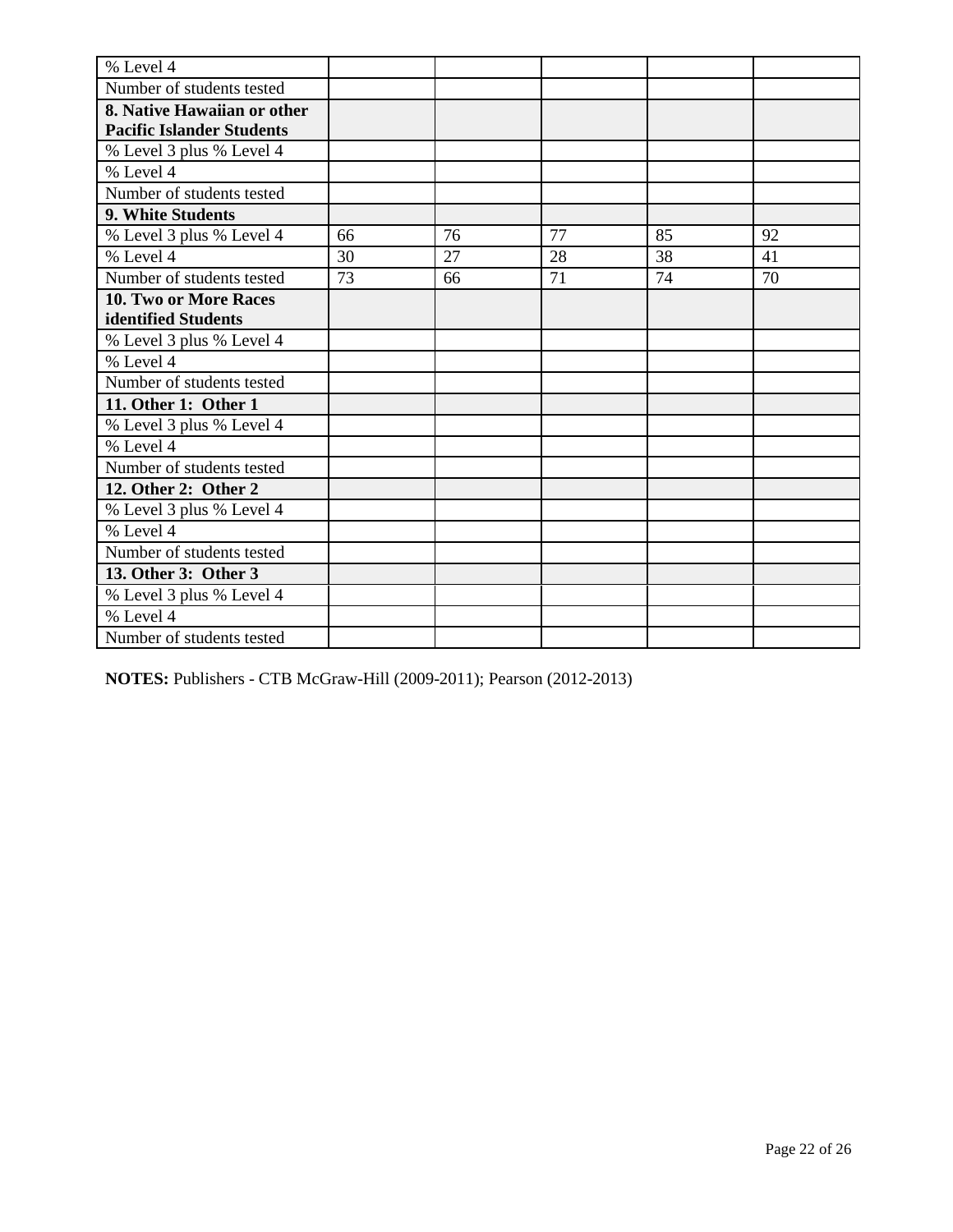#### **STATE CRITERION--REFERENCED TESTS**

# **Subject:** <u>Reading/ELA</u> **Test:** <u>NYS ELA Grade 3</u><br> **All Students Tested/Grade:** 3<br> **Edition/Publication Yea** Publisher: Publishers - CTB McGraw-Hill (2009-2011); Pearson (2012-2013)

# **All Students Tested/Grade:** 3 **Edition/Publication Year:** 2013

| School Year                                            | 2012-2013      | 2011-2012        | 2010-2011        | 2009-2010        | 2008-2009        |
|--------------------------------------------------------|----------------|------------------|------------------|------------------|------------------|
| Testing month                                          | May            | May              | May              | May              | May              |
| <b>SCHOOL SCORES*</b>                                  |                |                  |                  |                  |                  |
| % Level 3 plus % Level 4                               | 61             | 79               | 72               | 63               | 90               |
| % Level 4                                              | $\overline{7}$ | $\overline{7}$   | $\overline{4}$   | 22               | 21               |
| Number of students tested                              | 89             | 85               | 68               | 81               | 80               |
| Percent of total students tested                       | 100            | 100              | 100              | 100              | 100              |
| Number of students tested with                         | $\overline{0}$ | $\boldsymbol{0}$ | $\boldsymbol{0}$ | $\boldsymbol{0}$ | $\overline{0}$   |
| alternative assessment                                 |                |                  |                  |                  |                  |
| % of students tested with                              | $\overline{0}$ | $\overline{0}$   | $\overline{0}$   | $\overline{0}$   | $\overline{0}$   |
| alternative assessment                                 |                |                  |                  |                  |                  |
| <b>SUBGROUP SCORES</b>                                 |                |                  |                  |                  |                  |
| 1. Free and Reduced-Price                              |                |                  |                  |                  |                  |
| Meals/Socio-Economic/                                  |                |                  |                  |                  |                  |
| <b>Disadvantaged Students</b>                          |                |                  |                  |                  |                  |
| % Level 3 plus % Level 4                               |                |                  |                  |                  |                  |
| $%$ Level 4                                            |                |                  |                  |                  |                  |
| Number of students tested                              |                |                  |                  |                  |                  |
| 2. Students receiving Special                          |                |                  |                  |                  |                  |
| <b>Education</b>                                       |                |                  |                  |                  |                  |
| % Level 3 plus % Level 4                               | 10             | 40               | 25               | 11               | 86               |
| % Level 4                                              | $\overline{0}$ | $\boldsymbol{0}$ | $\boldsymbol{0}$ | 11               | $\boldsymbol{0}$ |
| Number of students tested                              | 10             | $\overline{5}$   | 8                | $\overline{9}$   | $\overline{7}$   |
| 3. English Language Learner                            |                |                  |                  |                  |                  |
| <b>Students</b>                                        |                |                  |                  |                  |                  |
| % Level 3 plus % Level 4                               |                |                  |                  |                  |                  |
| % Level 4                                              |                |                  |                  |                  |                  |
| Number of students tested                              |                |                  |                  |                  |                  |
| 4. Hispanic or Latino                                  |                |                  |                  |                  |                  |
| <b>Students</b>                                        |                |                  |                  |                  |                  |
| % Level 3 plus % Level 4                               | 71             | 50               | 71               | 75               | 100              |
| % Level 4                                              | 14             | $\boldsymbol{0}$ | $\overline{0}$   | $\boldsymbol{0}$ | 25               |
| Number of students tested                              | $\overline{7}$ | $\overline{4}$   | $\overline{7}$   | $\overline{4}$   | $\overline{4}$   |
| 5. African-American                                    |                |                  |                  |                  |                  |
| <b>Students</b>                                        |                |                  |                  |                  |                  |
| % Level 3 plus % Level 4                               |                |                  |                  |                  |                  |
| % Level 4                                              |                |                  |                  |                  |                  |
| Number of students tested                              |                |                  |                  |                  |                  |
| <b>6. Asian Students</b>                               |                |                  |                  |                  |                  |
| % Level 3 plus % Level 4                               |                |                  |                  |                  |                  |
| % Level 4                                              |                |                  |                  |                  |                  |
| Number of students tested                              |                |                  |                  |                  |                  |
| 7. American Indian or<br><b>Alaska Native Students</b> |                |                  |                  |                  |                  |
| % Level 3 plus % Level 4                               |                |                  |                  |                  |                  |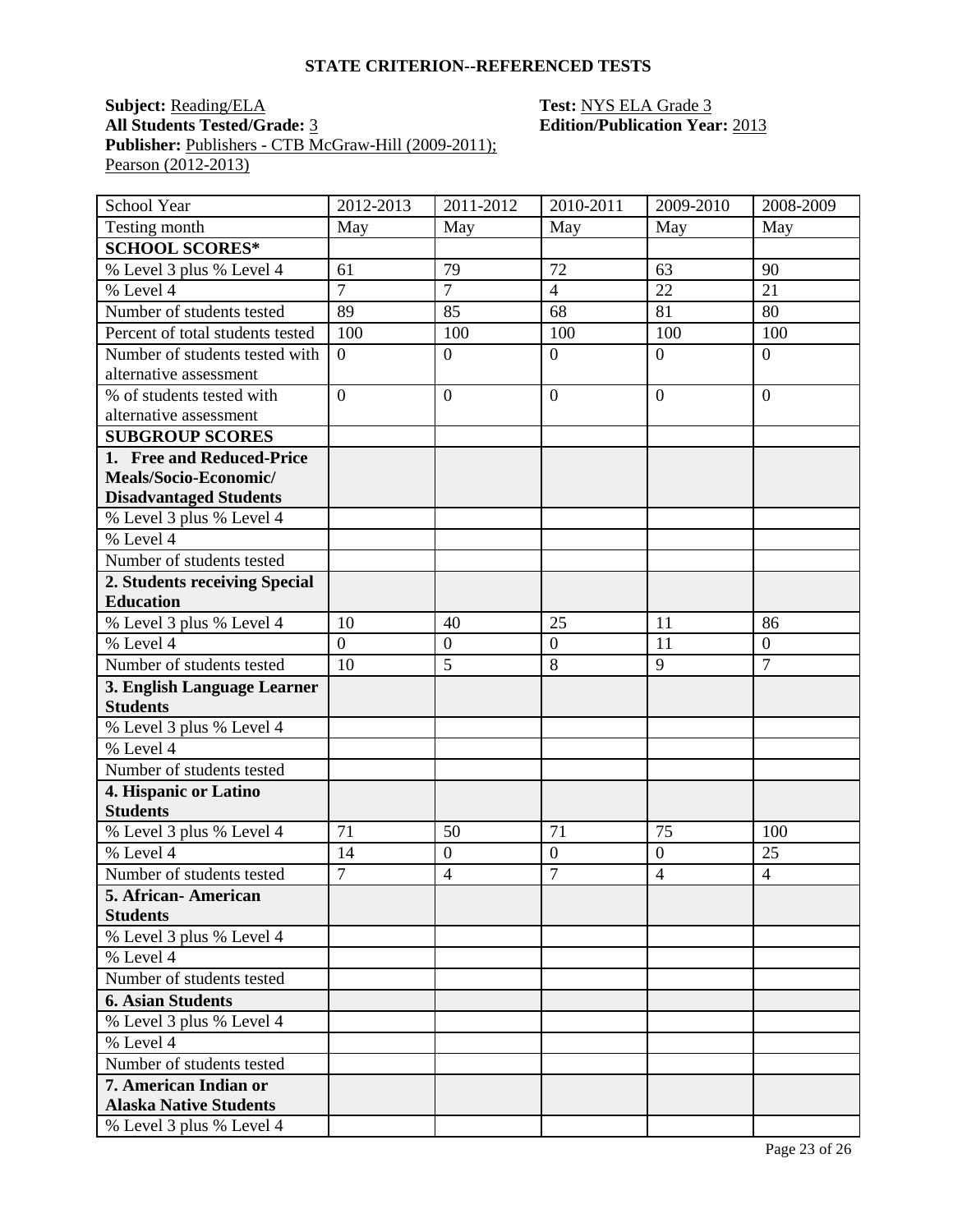| % Level 4                                                       |                |    |    |    |    |
|-----------------------------------------------------------------|----------------|----|----|----|----|
| Number of students tested                                       |                |    |    |    |    |
| 8. Native Hawaiian or other<br><b>Pacific Islander Students</b> |                |    |    |    |    |
| % Level 3 plus % Level 4                                        |                |    |    |    |    |
| % Level 4                                                       |                |    |    |    |    |
| Number of students tested                                       |                |    |    |    |    |
| 9. White Students                                               |                |    |    |    |    |
| % Level 3 plus % Level 4                                        | 60             | 81 | 72 | 63 | 90 |
| % Level 4                                                       | $\overline{7}$ | 7  | 5  | 25 | 24 |
| Number of students tested                                       | 75             | 75 | 60 | 71 | 72 |
| <b>10. Two or More Races</b><br>identified Students             |                |    |    |    |    |
| % Level 3 plus % Level 4                                        |                |    |    |    |    |
| % Level 4                                                       |                |    |    |    |    |
| Number of students tested                                       |                |    |    |    |    |
| 11. Other 1: Other 1                                            |                |    |    |    |    |
| % Level 3 plus % Level 4                                        |                |    |    |    |    |
| % Level 4                                                       |                |    |    |    |    |
| Number of students tested                                       |                |    |    |    |    |
| 12. Other 2: Other 2                                            |                |    |    |    |    |
| % Level 3 plus % Level 4                                        |                |    |    |    |    |
| % Level 4                                                       |                |    |    |    |    |
| Number of students tested                                       |                |    |    |    |    |
| 13. Other 3: Other 3                                            |                |    |    |    |    |
| % Level 3 plus % Level 4                                        |                |    |    |    |    |
| % Level 4                                                       |                |    |    |    |    |
| Number of students tested                                       |                |    |    |    |    |

**NOTES:** Publishers - CTB McGraw-Hill (2009-2011); Pearson (2012-2013)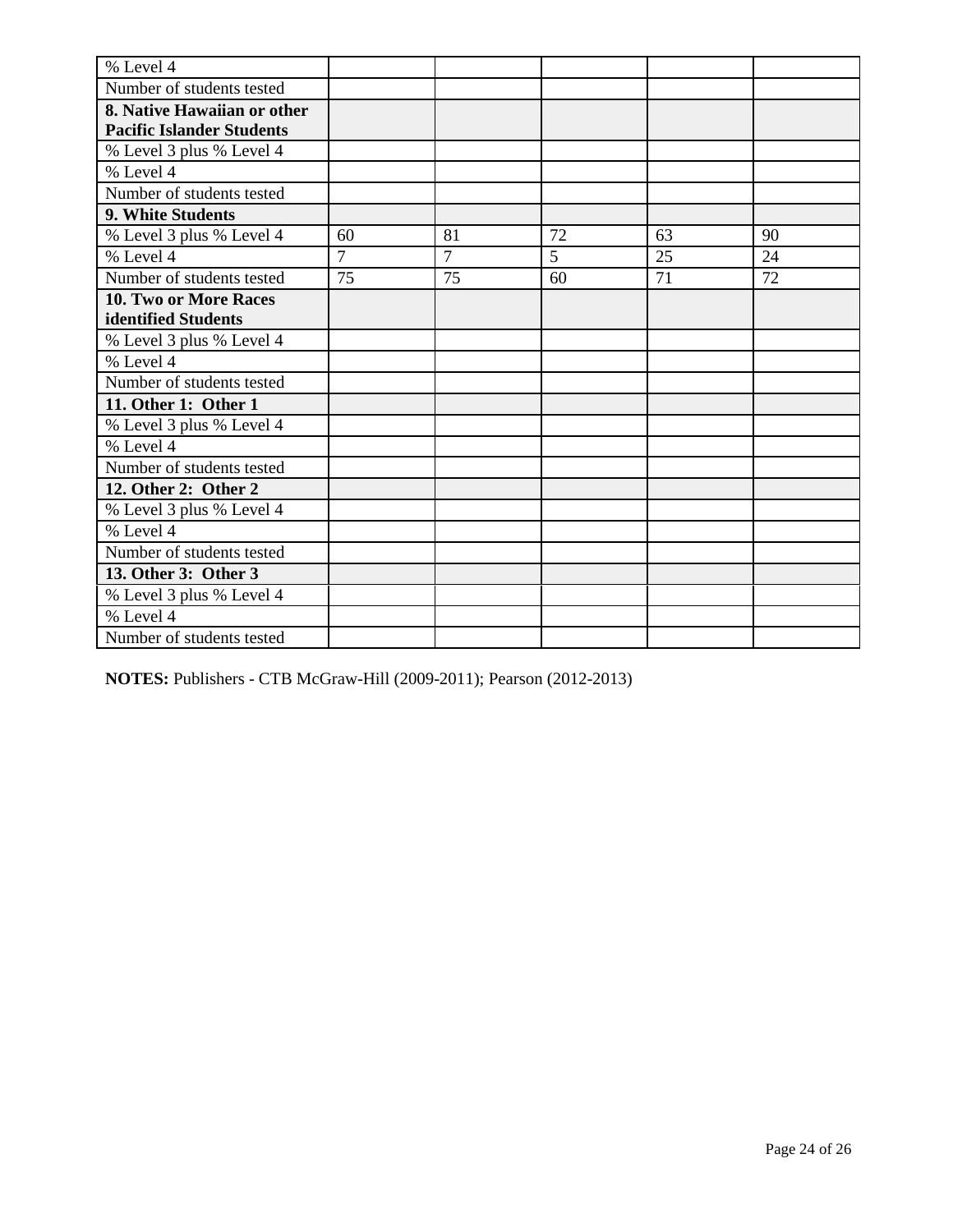#### **STATE CRITERION--REFERENCED TESTS**

# **Subject:** <u>Reading/ELA</u> **Test: NYS ELA Grade 4**<br> **All Students Tested/Grade:** 4 **Reading 2 Edition/Publication Yea** Publisher: Publishers - CTB McGraw-Hill (2009-2011); Pearson (2012-2013)

# **All Students Tested/Grade:** 4 **Edition/Publication Year:** 2013

| <b>School Year</b>               | 2012-2013        | 2011-2012        | 2010-2011        | 2009-2010        | 2008-2009        |
|----------------------------------|------------------|------------------|------------------|------------------|------------------|
| Testing month                    | May              | May              | May              | May              | May              |
| <b>SCHOOL SCORES*</b>            |                  |                  |                  |                  |                  |
| % Level 3 plus % Level 4         | 51               | 69               | 65               | 70               | 90               |
| % Level 4                        | 16               | $\mathbf{1}$     | 1                | $\overline{9}$   | 14               |
| Number of students tested        | 80               | 73               | 81               | 79               | 70               |
| Percent of total students tested | 99               | 100              | 100              | 100              | 100              |
| Number of students tested with   | $\overline{0}$   | $\boldsymbol{0}$ | $\boldsymbol{0}$ | $\boldsymbol{0}$ | $\overline{0}$   |
| alternative assessment           |                  |                  |                  |                  |                  |
| % of students tested with        | $\overline{0}$   | $\overline{0}$   | $\overline{0}$   | $\overline{0}$   | $\overline{0}$   |
| alternative assessment           |                  |                  |                  |                  |                  |
| <b>SUBGROUP SCORES</b>           |                  |                  |                  |                  |                  |
| 1. Free and Reduced-Price        |                  |                  |                  |                  |                  |
| Meals/Socio-Economic/            |                  |                  |                  |                  |                  |
| <b>Disadvantaged Students</b>    |                  |                  |                  |                  |                  |
| % Level 3 plus % Level 4         |                  |                  |                  |                  |                  |
| % Level 4                        |                  |                  |                  |                  |                  |
| Number of students tested        |                  |                  |                  |                  |                  |
| 2. Students receiving Special    |                  |                  |                  |                  |                  |
| <b>Education</b>                 |                  |                  |                  |                  |                  |
| % Level 3 plus % Level 4         | $\mathbf{0}$     | 9                | 20               | 29               | 46               |
| % Level 4                        | $\boldsymbol{0}$ | $\boldsymbol{0}$ | $\overline{0}$   | $\boldsymbol{0}$ | $\overline{0}$   |
| Number of students tested        | $\overline{3}$   | 11               | 10               | $\overline{7}$   | 13               |
| 3. English Language Learner      |                  |                  |                  |                  |                  |
| <b>Students</b>                  |                  |                  |                  |                  |                  |
| % Level 3 plus % Level 4         |                  |                  |                  |                  |                  |
| % Level 4                        |                  |                  |                  |                  |                  |
| Number of students tested        |                  |                  |                  |                  |                  |
| 4. Hispanic or Latino            |                  |                  |                  |                  |                  |
| <b>Students</b>                  |                  |                  |                  |                  |                  |
| % Level 3 plus % Level 4         | 100              | 83               | 50               | 60               | 100              |
| % Level 4                        | $\overline{0}$   | $\boldsymbol{0}$ | $\overline{0}$   | $\boldsymbol{0}$ | $\boldsymbol{0}$ |
| Number of students tested        | $\overline{2}$   | 6                | $\overline{4}$   | 3                | $\overline{2}$   |
| 5. African-American              |                  |                  |                  |                  |                  |
| <b>Students</b>                  |                  |                  |                  |                  |                  |
| % Level 3 plus % Level 4         |                  |                  |                  |                  |                  |
| % Level 4                        |                  |                  |                  |                  |                  |
| Number of students tested        |                  |                  |                  |                  |                  |
| <b>6. Asian Students</b>         |                  |                  |                  |                  |                  |
| % Level 3 plus % Level 4         |                  |                  |                  |                  |                  |
| % Level 4                        |                  |                  |                  |                  |                  |
| Number of students tested        |                  |                  |                  |                  |                  |
| 7. American Indian or            |                  |                  |                  |                  |                  |
| <b>Alaska Native Students</b>    |                  |                  |                  |                  |                  |
| % Level 3 plus % Level 4         |                  |                  |                  |                  |                  |